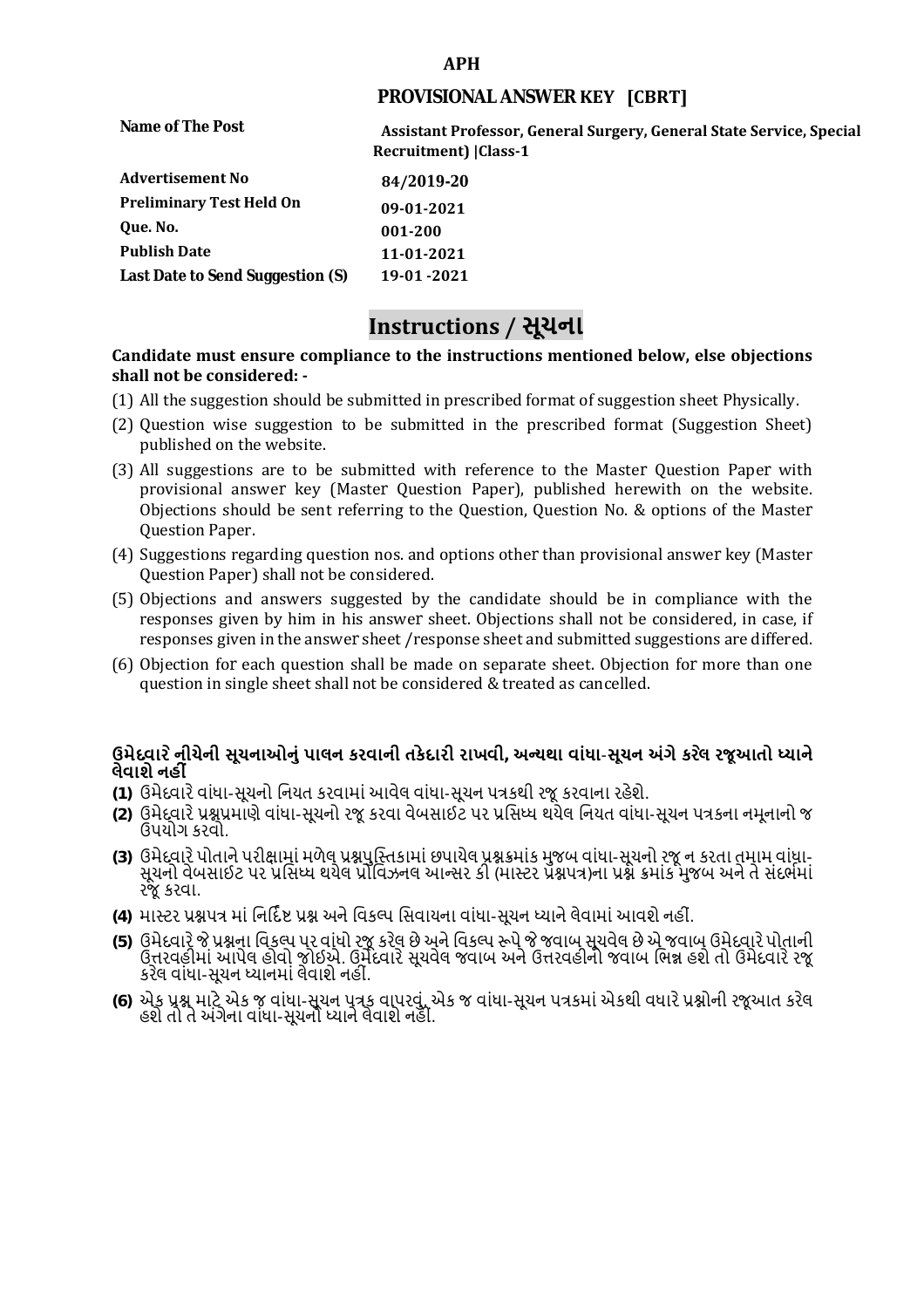| (B) Growth Hormone<br>$(A)$ ACTH<br>(D) Insulin<br>$(C)$ IL-1, 6, 8<br>002.<br>Complications of massive blood transfusion are all except :<br>(A) Hypokalemia<br>(B) Hyperkalemia<br>(D) Hypercalcemia<br>(C) Hypocalcemia<br>Which of the following statements about wound healing is false ?<br>003.<br>(A) Fibroblasts require vitamin C to produce collagen in the proliferative phase of wound healing.<br>(B) Mainly type I collagen is formed in the proliferative phase of wound healing.<br>(C) Type I replaces type III collagen in the remodelling phase until a ratio of 4:1 is achieved.<br>(D) Tensile strength of wound is maximal at $12th$ week post injury.<br>Which of the following is false regarding suture materials :<br>004.<br>(A) Chromic catgut tensile strength is lost within 21-28 days.<br>(B) Chromic catgut absorption is by phagocytosis and enzymatic degradation within 90 days.<br>(C) Vicry absorption is by hydrolysis in 60 to 90 days.<br>(D) Tissue reaction is high with polyglycolic acid(dexon).<br>005.<br>Vascular anastomosis, true statement is :<br>(A) Polyproylene monofilament mounted on atraumatic, rounded curved needle is used<br>(B) Sutures should go from outside to inside on the graft and inside to outside on the artery<br>(C) Once the closure is complete, remove the distal clamp first<br><b>(D)</b> All the above are true<br>006. |  |
|------------------------------------------------------------------------------------------------------------------------------------------------------------------------------------------------------------------------------------------------------------------------------------------------------------------------------------------------------------------------------------------------------------------------------------------------------------------------------------------------------------------------------------------------------------------------------------------------------------------------------------------------------------------------------------------------------------------------------------------------------------------------------------------------------------------------------------------------------------------------------------------------------------------------------------------------------------------------------------------------------------------------------------------------------------------------------------------------------------------------------------------------------------------------------------------------------------------------------------------------------------------------------------------------------------------------------------------------------------------------------------------------------------|--|
|                                                                                                                                                                                                                                                                                                                                                                                                                                                                                                                                                                                                                                                                                                                                                                                                                                                                                                                                                                                                                                                                                                                                                                                                                                                                                                                                                                                                            |  |
|                                                                                                                                                                                                                                                                                                                                                                                                                                                                                                                                                                                                                                                                                                                                                                                                                                                                                                                                                                                                                                                                                                                                                                                                                                                                                                                                                                                                            |  |
|                                                                                                                                                                                                                                                                                                                                                                                                                                                                                                                                                                                                                                                                                                                                                                                                                                                                                                                                                                                                                                                                                                                                                                                                                                                                                                                                                                                                            |  |
|                                                                                                                                                                                                                                                                                                                                                                                                                                                                                                                                                                                                                                                                                                                                                                                                                                                                                                                                                                                                                                                                                                                                                                                                                                                                                                                                                                                                            |  |
|                                                                                                                                                                                                                                                                                                                                                                                                                                                                                                                                                                                                                                                                                                                                                                                                                                                                                                                                                                                                                                                                                                                                                                                                                                                                                                                                                                                                            |  |
|                                                                                                                                                                                                                                                                                                                                                                                                                                                                                                                                                                                                                                                                                                                                                                                                                                                                                                                                                                                                                                                                                                                                                                                                                                                                                                                                                                                                            |  |
|                                                                                                                                                                                                                                                                                                                                                                                                                                                                                                                                                                                                                                                                                                                                                                                                                                                                                                                                                                                                                                                                                                                                                                                                                                                                                                                                                                                                            |  |
|                                                                                                                                                                                                                                                                                                                                                                                                                                                                                                                                                                                                                                                                                                                                                                                                                                                                                                                                                                                                                                                                                                                                                                                                                                                                                                                                                                                                            |  |
|                                                                                                                                                                                                                                                                                                                                                                                                                                                                                                                                                                                                                                                                                                                                                                                                                                                                                                                                                                                                                                                                                                                                                                                                                                                                                                                                                                                                            |  |
|                                                                                                                                                                                                                                                                                                                                                                                                                                                                                                                                                                                                                                                                                                                                                                                                                                                                                                                                                                                                                                                                                                                                                                                                                                                                                                                                                                                                            |  |
|                                                                                                                                                                                                                                                                                                                                                                                                                                                                                                                                                                                                                                                                                                                                                                                                                                                                                                                                                                                                                                                                                                                                                                                                                                                                                                                                                                                                            |  |
|                                                                                                                                                                                                                                                                                                                                                                                                                                                                                                                                                                                                                                                                                                                                                                                                                                                                                                                                                                                                                                                                                                                                                                                                                                                                                                                                                                                                            |  |
|                                                                                                                                                                                                                                                                                                                                                                                                                                                                                                                                                                                                                                                                                                                                                                                                                                                                                                                                                                                                                                                                                                                                                                                                                                                                                                                                                                                                            |  |
|                                                                                                                                                                                                                                                                                                                                                                                                                                                                                                                                                                                                                                                                                                                                                                                                                                                                                                                                                                                                                                                                                                                                                                                                                                                                                                                                                                                                            |  |
|                                                                                                                                                                                                                                                                                                                                                                                                                                                                                                                                                                                                                                                                                                                                                                                                                                                                                                                                                                                                                                                                                                                                                                                                                                                                                                                                                                                                            |  |
|                                                                                                                                                                                                                                                                                                                                                                                                                                                                                                                                                                                                                                                                                                                                                                                                                                                                                                                                                                                                                                                                                                                                                                                                                                                                                                                                                                                                            |  |
|                                                                                                                                                                                                                                                                                                                                                                                                                                                                                                                                                                                                                                                                                                                                                                                                                                                                                                                                                                                                                                                                                                                                                                                                                                                                                                                                                                                                            |  |
|                                                                                                                                                                                                                                                                                                                                                                                                                                                                                                                                                                                                                                                                                                                                                                                                                                                                                                                                                                                                                                                                                                                                                                                                                                                                                                                                                                                                            |  |
|                                                                                                                                                                                                                                                                                                                                                                                                                                                                                                                                                                                                                                                                                                                                                                                                                                                                                                                                                                                                                                                                                                                                                                                                                                                                                                                                                                                                            |  |
|                                                                                                                                                                                                                                                                                                                                                                                                                                                                                                                                                                                                                                                                                                                                                                                                                                                                                                                                                                                                                                                                                                                                                                                                                                                                                                                                                                                                            |  |
| Radiation exposure due to CT abdomen and pelvis is equivalent to how many number of chest                                                                                                                                                                                                                                                                                                                                                                                                                                                                                                                                                                                                                                                                                                                                                                                                                                                                                                                                                                                                                                                                                                                                                                                                                                                                                                                  |  |
| radiographs?                                                                                                                                                                                                                                                                                                                                                                                                                                                                                                                                                                                                                                                                                                                                                                                                                                                                                                                                                                                                                                                                                                                                                                                                                                                                                                                                                                                               |  |
| $(A)$ 350<br>$(B)$ 115                                                                                                                                                                                                                                                                                                                                                                                                                                                                                                                                                                                                                                                                                                                                                                                                                                                                                                                                                                                                                                                                                                                                                                                                                                                                                                                                                                                     |  |
| $(D)$ 500<br>$(C)$ 400                                                                                                                                                                                                                                                                                                                                                                                                                                                                                                                                                                                                                                                                                                                                                                                                                                                                                                                                                                                                                                                                                                                                                                                                                                                                                                                                                                                     |  |
| Severe systemic disease and constant threat to life, comes under which ASA grading?<br>007.                                                                                                                                                                                                                                                                                                                                                                                                                                                                                                                                                                                                                                                                                                                                                                                                                                                                                                                                                                                                                                                                                                                                                                                                                                                                                                                |  |
| $(A)$ II<br>$(B)$ III                                                                                                                                                                                                                                                                                                                                                                                                                                                                                                                                                                                                                                                                                                                                                                                                                                                                                                                                                                                                                                                                                                                                                                                                                                                                                                                                                                                      |  |
| $(C)$ IV<br>(D) V                                                                                                                                                                                                                                                                                                                                                                                                                                                                                                                                                                                                                                                                                                                                                                                                                                                                                                                                                                                                                                                                                                                                                                                                                                                                                                                                                                                          |  |
| 008.<br>All of the following occurs in metabolic response to trauma and sepsis except?<br>(A) Increased counter regulatory hormones.                                                                                                                                                                                                                                                                                                                                                                                                                                                                                                                                                                                                                                                                                                                                                                                                                                                                                                                                                                                                                                                                                                                                                                                                                                                                       |  |
| (B) Increased energy requirements (upto 40kcal/kg/day).                                                                                                                                                                                                                                                                                                                                                                                                                                                                                                                                                                                                                                                                                                                                                                                                                                                                                                                                                                                                                                                                                                                                                                                                                                                                                                                                                    |  |
| (C) Decreased nitrogen requirements.                                                                                                                                                                                                                                                                                                                                                                                                                                                                                                                                                                                                                                                                                                                                                                                                                                                                                                                                                                                                                                                                                                                                                                                                                                                                                                                                                                       |  |
| (D) Loss of adaptive ketogenesis.                                                                                                                                                                                                                                                                                                                                                                                                                                                                                                                                                                                                                                                                                                                                                                                                                                                                                                                                                                                                                                                                                                                                                                                                                                                                                                                                                                          |  |
| 009.<br>CIDEX, used in sterilisation of laparoscopic instruments is:                                                                                                                                                                                                                                                                                                                                                                                                                                                                                                                                                                                                                                                                                                                                                                                                                                                                                                                                                                                                                                                                                                                                                                                                                                                                                                                                       |  |
| (B) 2% glutaraldehyde<br>(A) Peracetic acid                                                                                                                                                                                                                                                                                                                                                                                                                                                                                                                                                                                                                                                                                                                                                                                                                                                                                                                                                                                                                                                                                                                                                                                                                                                                                                                                                                |  |
| (D) Formaldehyde<br>(C) Ortho-phthalaldehyde                                                                                                                                                                                                                                                                                                                                                                                                                                                                                                                                                                                                                                                                                                                                                                                                                                                                                                                                                                                                                                                                                                                                                                                                                                                                                                                                                               |  |
| Which one of the following is not a part of the Revised Trauma Score (RTS)?<br>010.                                                                                                                                                                                                                                                                                                                                                                                                                                                                                                                                                                                                                                                                                                                                                                                                                                                                                                                                                                                                                                                                                                                                                                                                                                                                                                                        |  |
| (A) Glasgow coma scale<br>(B) Systolic Blood pressure                                                                                                                                                                                                                                                                                                                                                                                                                                                                                                                                                                                                                                                                                                                                                                                                                                                                                                                                                                                                                                                                                                                                                                                                                                                                                                                                                      |  |
| (C) Pulse rate<br>(D) Respiratory rate                                                                                                                                                                                                                                                                                                                                                                                                                                                                                                                                                                                                                                                                                                                                                                                                                                                                                                                                                                                                                                                                                                                                                                                                                                                                                                                                                                     |  |
| 011.<br>Most common malignancy in post transplant individuals?                                                                                                                                                                                                                                                                                                                                                                                                                                                                                                                                                                                                                                                                                                                                                                                                                                                                                                                                                                                                                                                                                                                                                                                                                                                                                                                                             |  |
| (A) Post TransplantLymphoroliferative Disorder                                                                                                                                                                                                                                                                                                                                                                                                                                                                                                                                                                                                                                                                                                                                                                                                                                                                                                                                                                                                                                                                                                                                                                                                                                                                                                                                                             |  |
| (B) Squamous cell carcinoma                                                                                                                                                                                                                                                                                                                                                                                                                                                                                                                                                                                                                                                                                                                                                                                                                                                                                                                                                                                                                                                                                                                                                                                                                                                                                                                                                                                |  |
| (C) Kaposi sarcoma                                                                                                                                                                                                                                                                                                                                                                                                                                                                                                                                                                                                                                                                                                                                                                                                                                                                                                                                                                                                                                                                                                                                                                                                                                                                                                                                                                                         |  |
| (D) CNS lymphoma                                                                                                                                                                                                                                                                                                                                                                                                                                                                                                                                                                                                                                                                                                                                                                                                                                                                                                                                                                                                                                                                                                                                                                                                                                                                                                                                                                                           |  |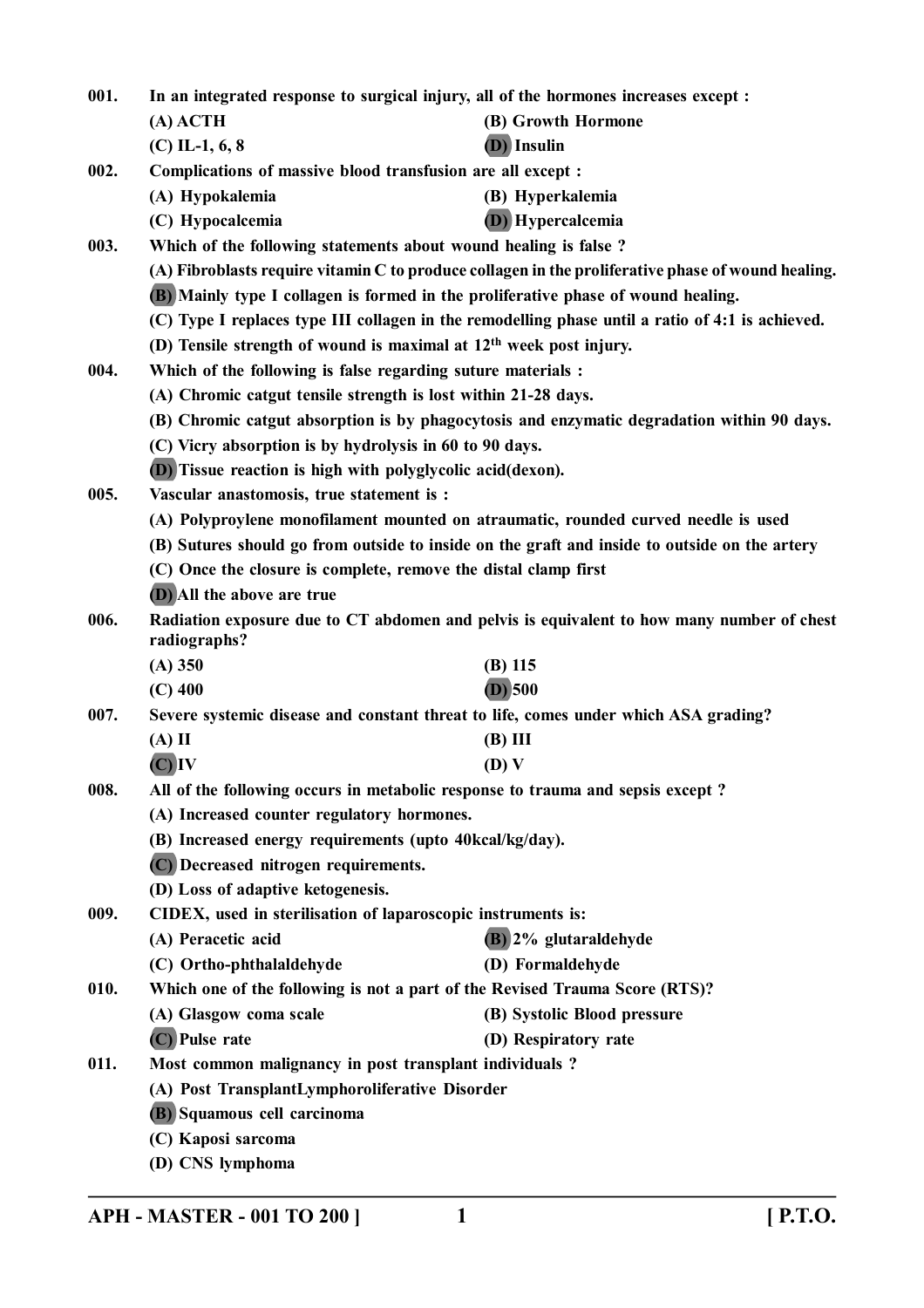| 012. | Gompertzian growth curve represents                                                                                                                                                                                                                                                                                                                                                                                              |                                                                                                       |  |
|------|----------------------------------------------------------------------------------------------------------------------------------------------------------------------------------------------------------------------------------------------------------------------------------------------------------------------------------------------------------------------------------------------------------------------------------|-------------------------------------------------------------------------------------------------------|--|
|      | (A) The typical growth of a human tumour                                                                                                                                                                                                                                                                                                                                                                                         |                                                                                                       |  |
|      | (B) The Growth of population                                                                                                                                                                                                                                                                                                                                                                                                     |                                                                                                       |  |
|      | (C) The Growth of microbial organisms on a culture media                                                                                                                                                                                                                                                                                                                                                                         |                                                                                                       |  |
|      | (D) The Growth and division of intestinal epithelial cells                                                                                                                                                                                                                                                                                                                                                                       |                                                                                                       |  |
| 013. | is?                                                                                                                                                                                                                                                                                                                                                                                                                              | Ideal time for giving antibiotic prophylaxis in a surgical patient to prevent surgical site infection |  |
|      | (A) 12 hours before surgery                                                                                                                                                                                                                                                                                                                                                                                                      | (B) 2 hours before surgery                                                                            |  |
|      | (C) At induction of anesthesia                                                                                                                                                                                                                                                                                                                                                                                                   | (D) 2 hours after surgery                                                                             |  |
| 014. | burns?                                                                                                                                                                                                                                                                                                                                                                                                                           | In a 50 kg adult, how much of fluid for resuscitation should be given in first 8 hours for 40%        |  |
|      | $(A)$ 2 litres                                                                                                                                                                                                                                                                                                                                                                                                                   | (B) 4 litres                                                                                          |  |
|      | $(C)$ 6 litres                                                                                                                                                                                                                                                                                                                                                                                                                   | (D) 8 litres                                                                                          |  |
| 015. | within hours"?                                                                                                                                                                                                                                                                                                                                                                                                                   | In triage colour codes which colour indicates "Critical, likely to survive if treatment given         |  |
|      | (A) Red                                                                                                                                                                                                                                                                                                                                                                                                                          | (B) Yellow                                                                                            |  |
|      | (C) Green                                                                                                                                                                                                                                                                                                                                                                                                                        | (D) Black                                                                                             |  |
| 016. | In a young woman with benign phyllodestumour, preferred treatment is?                                                                                                                                                                                                                                                                                                                                                            |                                                                                                       |  |
|      | (A) Wide Local excision with a margin                                                                                                                                                                                                                                                                                                                                                                                            | (B) Wide Local excision with chemotherapy                                                             |  |
|      | (C) Wide Local excision with radiotherapy                                                                                                                                                                                                                                                                                                                                                                                        | (D) MRM                                                                                               |  |
| 017. |                                                                                                                                                                                                                                                                                                                                                                                                                                  | Initial preferred investigation for a solitary thyroid nodule is?                                     |  |
|      | (A) FNAC                                                                                                                                                                                                                                                                                                                                                                                                                         | (B) Radio nucleide imaging                                                                            |  |
|      | (C) Serum TSH                                                                                                                                                                                                                                                                                                                                                                                                                    | (D) USG                                                                                               |  |
| 018. | A 25 years old male presented to casualty with pain in umbilicus initially, later on localised to<br>right iliac fossa, Anorexia, 2 episodes of vomiting. Fever since 2 days. On investigation, WBC<br>count is 9500cells/mm <sup>3</sup> with no left shift of neutrophils. On P/A, tenderness in right iliac fossa,<br>with no rebound tenderness is seen. What is the score according to modified Alvarado scoring<br>system? |                                                                                                       |  |
|      | $(A)$ <sup>6</sup>                                                                                                                                                                                                                                                                                                                                                                                                               | $(B)$ 5                                                                                               |  |
|      | $(C)$ 8                                                                                                                                                                                                                                                                                                                                                                                                                          | $(D)$ 7                                                                                               |  |
| 019. |                                                                                                                                                                                                                                                                                                                                                                                                                                  | Which Sign is seen on abdominal examination of a patient with Rectus muscle hematoma?                 |  |
|      | (A) Danforth sign                                                                                                                                                                                                                                                                                                                                                                                                                | (B) Fothergill sign                                                                                   |  |
|      | (C) Tenhorn sign                                                                                                                                                                                                                                                                                                                                                                                                                 | (D) Claybrook sign                                                                                    |  |
| 020. | Most common site of volvulus :                                                                                                                                                                                                                                                                                                                                                                                                   |                                                                                                       |  |
|      | (A) Sigmoid colon                                                                                                                                                                                                                                                                                                                                                                                                                | (B) Caecum                                                                                            |  |
|      | (C) Transverse colon                                                                                                                                                                                                                                                                                                                                                                                                             | (D) Stomach                                                                                           |  |
| 021. | bleeding visible vessels comes under which grade?                                                                                                                                                                                                                                                                                                                                                                                | According to FORREST classification for endoscopic findings of a peptic ulcer disease, non            |  |
|      | $(A)I_b$                                                                                                                                                                                                                                                                                                                                                                                                                         | $(B)$ $II_a$                                                                                          |  |
|      | $(C)$ $IIb$                                                                                                                                                                                                                                                                                                                                                                                                                      | (D) $II_c$                                                                                            |  |
| 022. | First surgeon to get nobel prize is ?                                                                                                                                                                                                                                                                                                                                                                                            |                                                                                                       |  |
|      | (A) William halstead                                                                                                                                                                                                                                                                                                                                                                                                             | (B) Theodor billroth                                                                                  |  |
|      | (C) Ambriose pare                                                                                                                                                                                                                                                                                                                                                                                                                | (D) Theodor Kocher                                                                                    |  |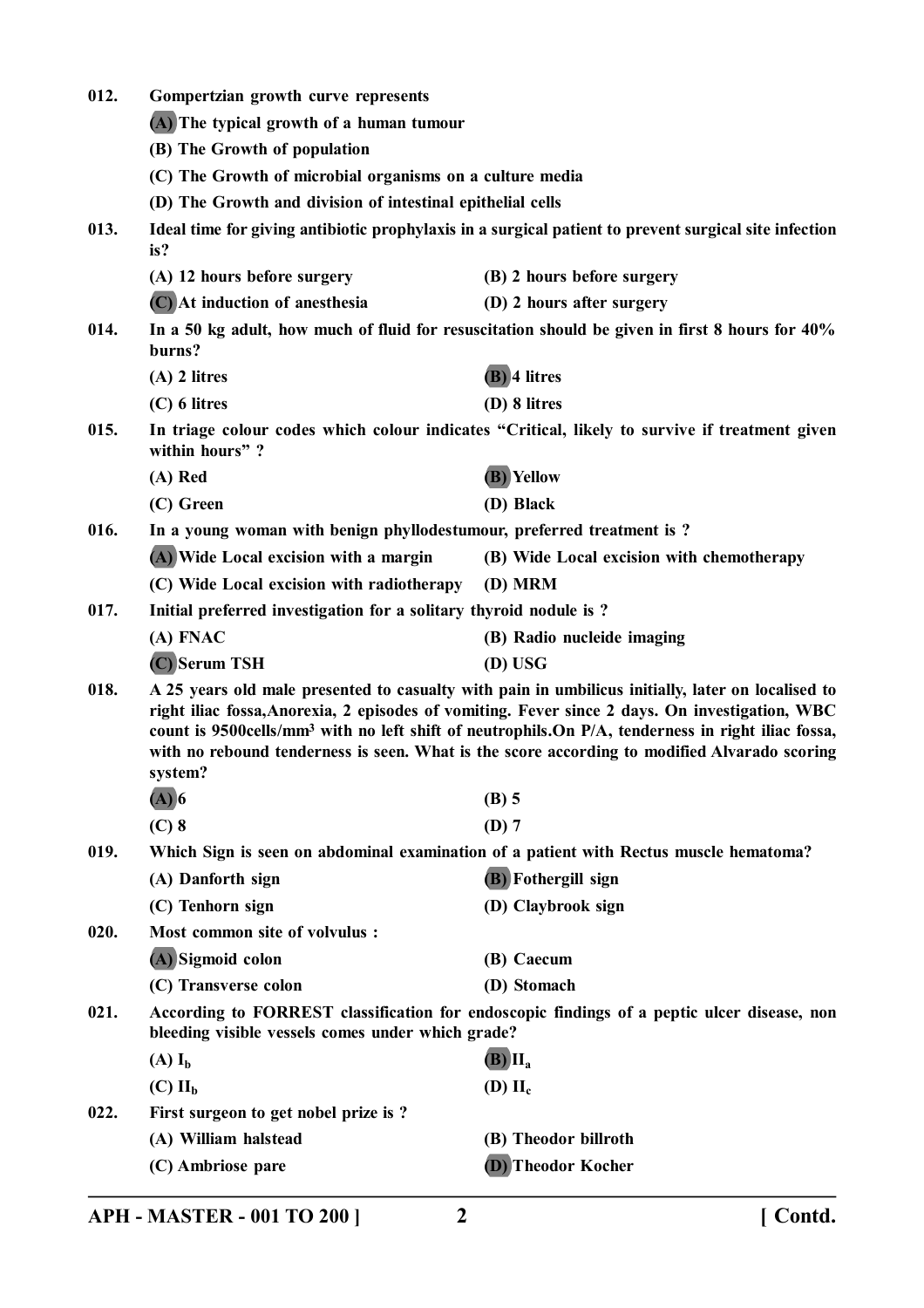| 023.<br>Investigation of choice for acute diverticulitis of sigmoid colon is? |                                                                                                                                                               |                                                                                                 |
|-------------------------------------------------------------------------------|---------------------------------------------------------------------------------------------------------------------------------------------------------------|-------------------------------------------------------------------------------------------------|
|                                                                               | (A) Barium enema                                                                                                                                              | (B) Sigmoidoscopy                                                                               |
|                                                                               | $(C)$ $CT$ scan                                                                                                                                               | (D) MRI                                                                                         |
| 024.                                                                          | Which of the following is Not a Sign of Acute appendicitis?                                                                                                   |                                                                                                 |
|                                                                               | (A) Aaron sign                                                                                                                                                | (B) Tenhorn sign                                                                                |
|                                                                               | (C) Rovsing's sign                                                                                                                                            | <b>(D)</b> Chandelier sign                                                                      |
| 025.                                                                          | Most common cause of generalised peritonitis in a 40 year old adult male is ?                                                                                 |                                                                                                 |
|                                                                               | (A) Enteric perforation                                                                                                                                       | (B) Ruptured liver abscess                                                                      |
|                                                                               | (C) Duodenal ulcer perforation                                                                                                                                | (D) Perforated Carcinoma stomach                                                                |
| 026.                                                                          | In Nigro protocol, Which of the following is correct?                                                                                                         |                                                                                                 |
|                                                                               | (A) Used in Anal canal tumors                                                                                                                                 |                                                                                                 |
|                                                                               | (B) Definitive treatment for squamous cell carcinoma of anal canal                                                                                            |                                                                                                 |
|                                                                               | (C) Infusional 5FU with mitomycin and external beam radiation                                                                                                 |                                                                                                 |
|                                                                               | (D) All are correct                                                                                                                                           |                                                                                                 |
| 027.                                                                          | What is the normal Anorectal angle at rest?                                                                                                                   |                                                                                                 |
|                                                                               | $(A) 110^{\circ}$                                                                                                                                             | (B) $130^\circ$                                                                                 |
|                                                                               | $(C) 150^{\circ}$                                                                                                                                             | $(D)$ 90 <sup>o</sup>                                                                           |
| 028.                                                                          | the treatment options include all except?                                                                                                                     | In a patient with severe fecal incontinence, when no sphincter defect is detected on manometry, |
|                                                                               | (A) Sacral nerve stimulator                                                                                                                                   | (B) Artificial bowel sphincter                                                                  |
|                                                                               | (C) Fecal diversion                                                                                                                                           | <b>(D)</b> Overlapping sphincteroplasty.                                                        |
| 029.                                                                          | Most common cause of colonic bleeding is ?                                                                                                                    |                                                                                                 |
|                                                                               | (A) Anorectal diseases                                                                                                                                        | (B) Cancers                                                                                     |
|                                                                               | (C) Diverticular disease                                                                                                                                      | (D) Angiodysplasia of colon                                                                     |
| 030.                                                                          | Most common postoperative complication after open haemorrhoidectomyis ?                                                                                       |                                                                                                 |
|                                                                               | (A) Fecal incontinence                                                                                                                                        | (B) Infection                                                                                   |
|                                                                               | (C) Urinary retention                                                                                                                                         | (D) Delayed hemorrhage                                                                          |
| 031.                                                                          | Most common heterotopic tissue found in Meckel's diverticulum?                                                                                                |                                                                                                 |
|                                                                               | (A) Gastric mucosa                                                                                                                                            | (B) Pancreatic mucosa                                                                           |
|                                                                               | (C) Colonic mucosa                                                                                                                                            | (D) Duodenal mucosa                                                                             |
| 032.                                                                          | is?                                                                                                                                                           | In acute large bowel obstruction with competent ileocaecal valve, commonest site of perforation |
|                                                                               | (A) Sigmoid colon                                                                                                                                             | (B) Transverse colon                                                                            |
|                                                                               | $(C)$ Caecum                                                                                                                                                  | (D) Splenic flexure                                                                             |
| 033.                                                                          | Most common malignant tumours of liver are?                                                                                                                   |                                                                                                 |
|                                                                               | (A) HCC                                                                                                                                                       | (B) Metastasis                                                                                  |
|                                                                               | (C) Liver cell adenoma                                                                                                                                        | (D) Intrahepatic cholangio carcinoma                                                            |
| 034.                                                                          | Injury to liver with laceration involving 25-75% of parenchymal disruption or 1 to 3 couinaud<br>segments comes under which grade of AAST liver injury scale? |                                                                                                 |
|                                                                               | $(A)$ II                                                                                                                                                      | $(B)$ III                                                                                       |
|                                                                               | $(C)$ IV                                                                                                                                                      | (D) V                                                                                           |
| 035.                                                                          | In gall stone ileus, most common site of obstruction due to stone impaction is?                                                                               |                                                                                                 |
|                                                                               | (A) Duodenum                                                                                                                                                  | (B) Jejunum                                                                                     |
|                                                                               | (C) Proximal ileum                                                                                                                                            | (D) Distal ileum                                                                                |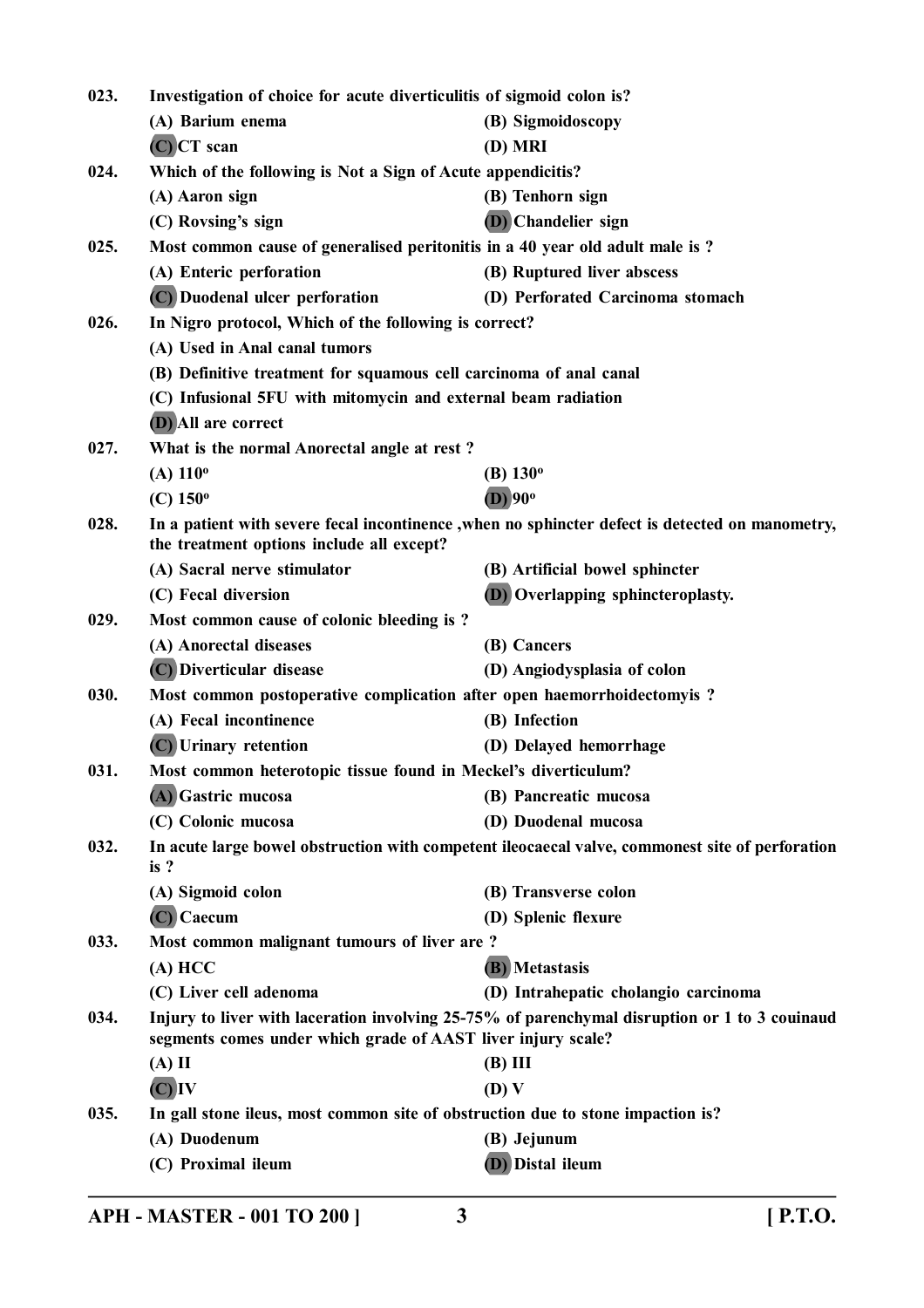| 036. | Premalignant lesions of gall bladder carcinoma are all except?                                            |                                                                                                |  |
|------|-----------------------------------------------------------------------------------------------------------|------------------------------------------------------------------------------------------------|--|
|      | (A) Gall stones                                                                                           | (B) Choledochal cyst                                                                           |  |
|      | (C) Primary sclerosing cholangitis                                                                        | <b>(D)</b> Adenomyomatosis                                                                     |  |
| 037. | Most common cause of benign biliary stricture is?                                                         |                                                                                                |  |
|      | (A) Surgery of the gall bladder and biliary tree                                                          |                                                                                                |  |
|      | (B) CBD stones                                                                                            |                                                                                                |  |
|      | (C) Primary sclerosing cholangitis                                                                        |                                                                                                |  |
|      | (D) Pancreatitis                                                                                          |                                                                                                |  |
| 038. | Operation for chronic pancreatitis are all except?                                                        |                                                                                                |  |
|      | (A) Frey's procedure                                                                                      | (B) Puestow's procedure                                                                        |  |
|      | (C) Soave procedure                                                                                       | (D) Beger's procedure                                                                          |  |
| 039. | In Borchardt's triad, all are seen except?                                                                |                                                                                                |  |
|      | (A) Epigastric pain                                                                                       | (B) Epigastric lump                                                                            |  |
|      | (C) Inability to vomit                                                                                    | (D) Inability to pass ryle's tube                                                              |  |
| 040. | False statement regarding Pseudocyst of pancreas?                                                         |                                                                                                |  |
|      |                                                                                                           | (A) Most common complication of chronic pancreatitis compared to acute pancreatitis.           |  |
|      | (B) Most common symptom is abdominal pain                                                                 |                                                                                                |  |
|      | (C) Most common complication is infection                                                                 |                                                                                                |  |
|      | (D) Most common site is head of pancreas.                                                                 |                                                                                                |  |
| 041. | False statement regarding mucinous cystic neoplasm of pancreas is ?                                       |                                                                                                |  |
|      | (A) Most common neoplasm of pancreas                                                                      |                                                                                                |  |
|      | (B) Presence of egg shell calcification on CT scan                                                        |                                                                                                |  |
|      | (C) Low CEA levels are present                                                                            |                                                                                                |  |
|      |                                                                                                           | (D) Potential for malignant transformation, so pancreatic resection is the standard treatment. |  |
| 042. | Emphysematous pyelonephritis, false statement is ?                                                        |                                                                                                |  |
|      | (A) Advanced form of pyelonephritis, a urologic emergency                                                 |                                                                                                |  |
|      | (B) Necrotising infection of the kidney with gas forming organisms, most commonly by E.coli.              |                                                                                                |  |
|      | (C) Most commonly associated with diabetes                                                                |                                                                                                |  |
|      | (D) Nephrectomy is not needed.                                                                            |                                                                                                |  |
| 043. | What is MARION'S disease?                                                                                 |                                                                                                |  |
|      | $(A)$ BPH                                                                                                 | (B) Interstitial cystitis                                                                      |  |
|      | (C) Bladder outlet obstruction                                                                            | (D) Schistosomiasis of bladder                                                                 |  |
| 044. | Most common radiosensitive testicular tumouris?                                                           |                                                                                                |  |
|      | (A) Teratoma                                                                                              | (B) Lymphoma                                                                                   |  |
|      | $(C)$ Seminoma                                                                                            | (D) Interstitial tumors                                                                        |  |
| 045. | The most common complication of TURP is ?                                                                 |                                                                                                |  |
|      | (A) Erectile dysfunction                                                                                  | (B) Impotence                                                                                  |  |
|      | (C) Retrograde ejaculation                                                                                | (D) Urinary incontinence                                                                       |  |
| 046. | In Fontaine classification of peripheral arterial disease, ischemic rest pain comes under which<br>stage? |                                                                                                |  |
|      | $(A)$ $\mathbf{II}_a$                                                                                     | $(B)$ $IIb$                                                                                    |  |
|      | $(C)$ $III$                                                                                               | (D) IV                                                                                         |  |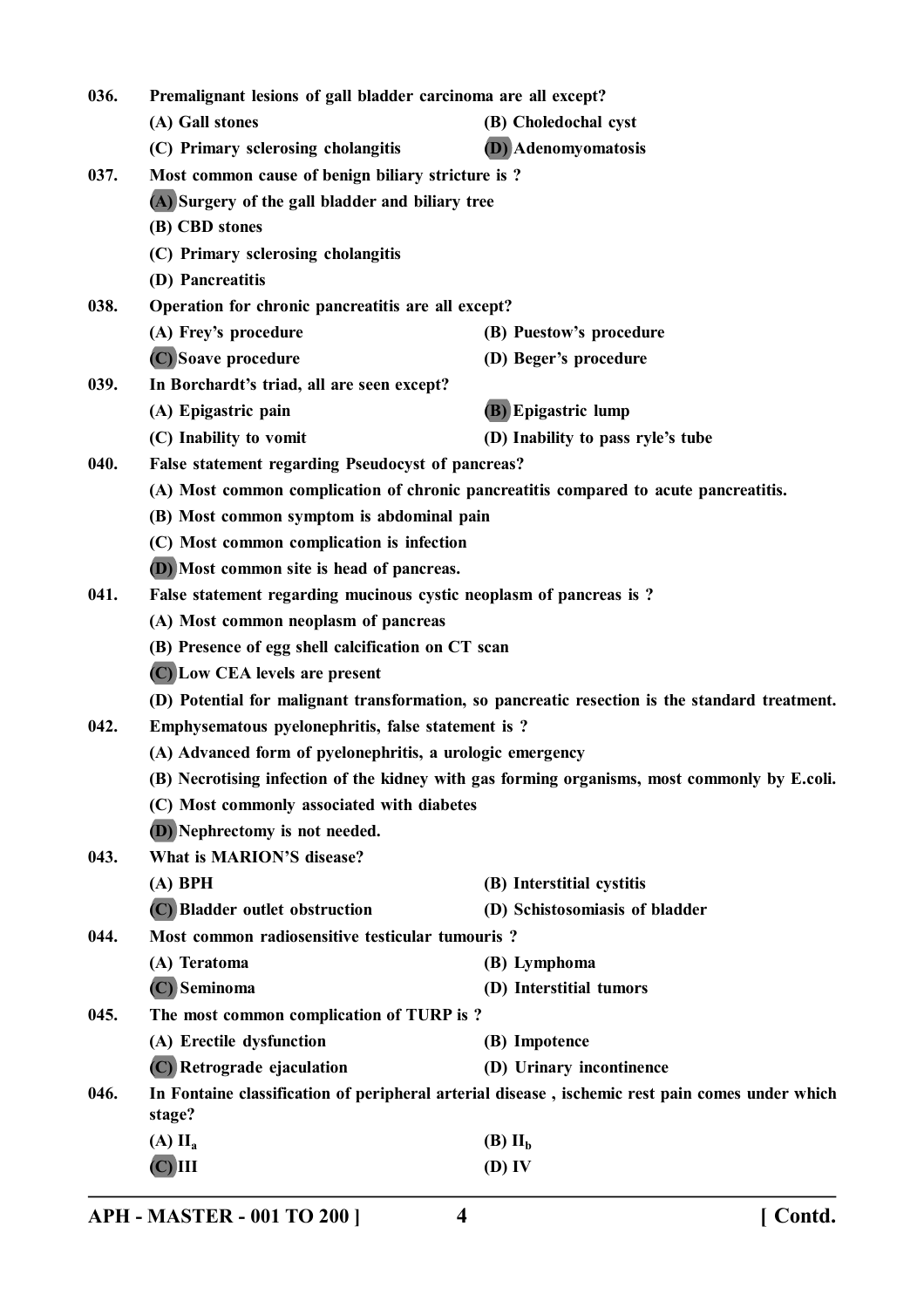| 047. | Dependent rubor or sunset foot sign is seen in?                                        |                                                                                             |
|------|----------------------------------------------------------------------------------------|---------------------------------------------------------------------------------------------|
|      | (A) Chronic ischemic limb with critical limb ischemia                                  |                                                                                             |
|      | (B) Acute ischemia                                                                     |                                                                                             |
|      | (C) Dry gangrene                                                                       |                                                                                             |
|      | (D) Wet gangrene                                                                       |                                                                                             |
| 048. | Lymphedema praecox, false is?                                                          |                                                                                             |
|      | (A) Type of secondary lymphedema                                                       |                                                                                             |
|      | (B) Onset between ages one and 35 years                                                |                                                                                             |
|      | (C) Familial version of lymphedema is known as Meige disease                           |                                                                                             |
|      | (D) Most common type accounts for 80%                                                  |                                                                                             |
| 049. | MELD score components are all except?                                                  |                                                                                             |
|      | (A) Serum creatinine                                                                   | (B) Bilirubin                                                                               |
|      | $(C)$ INR                                                                              | (D) Albumin                                                                                 |
| 050. | transplantation?                                                                       | Which of the following is true regarding extended criteria donors (ECD) for renal           |
|      | (A) Donors aged older than 60 yrs                                                      |                                                                                             |
|      | (B) Donors aged 50 to 59 yrs with CVA as cause of death                                |                                                                                             |
|      | (C) Donors aged 50 to 59 yrs with history of hypertension                              |                                                                                             |
|      | (D) All of the above are true                                                          |                                                                                             |
| 051. | Calcineurin inhibitors are?                                                            |                                                                                             |
|      | (A) Mycophenolate mofetil                                                              | <b>(B)</b> Tacrolimus                                                                       |
|      | (C) Azathioprine                                                                       | (D) Belatacept                                                                              |
| 052. |                                                                                        | Post transplantation lymphoproliferative disorders (PTLD) is most commonly associated with? |
|      | $(A)$ EBV                                                                              | $(B)$ CMV                                                                                   |
|      | (C) Herpes simplex                                                                     | $(D)$ HPV                                                                                   |
| 053. | Most common viral infection after transplantation is?                                  |                                                                                             |
|      | $(A)$ CMV                                                                              | $(B)$ HSV                                                                                   |
|      | (C) Herpes zoster infection                                                            | $(D)$ EBV                                                                                   |
| 054. | First successful renal transplantation between identical twins was first performed by? |                                                                                             |
|      | (A) Thomas starzl                                                                      | (B) Christian Barnard                                                                       |
|      | (C) Joseph Murray                                                                      | (D) Fritz derom                                                                             |
| 055. | Transplantation between genetically different members of same species is termed as ?   |                                                                                             |
|      | (A) Isograft                                                                           | (B) Allograft                                                                               |
|      | (C) Autograft                                                                          | (D) Xenograft                                                                               |
| 056. | Parathyroid autotransplantation is done in which of the following muscle?              |                                                                                             |
|      | (A) Brachioradialis                                                                    | (B) Biceps                                                                                  |
|      | (C) Triceps                                                                            | (D) Sartorius                                                                               |
| 057. |                                                                                        | All of the following are Components of MESS (mangled extremity severity score) except?      |
|      | (A) Skeletal and soft tissue injury                                                    | (B) Limb ischemia                                                                           |
|      | (C) Shock                                                                              | (D) Disability                                                                              |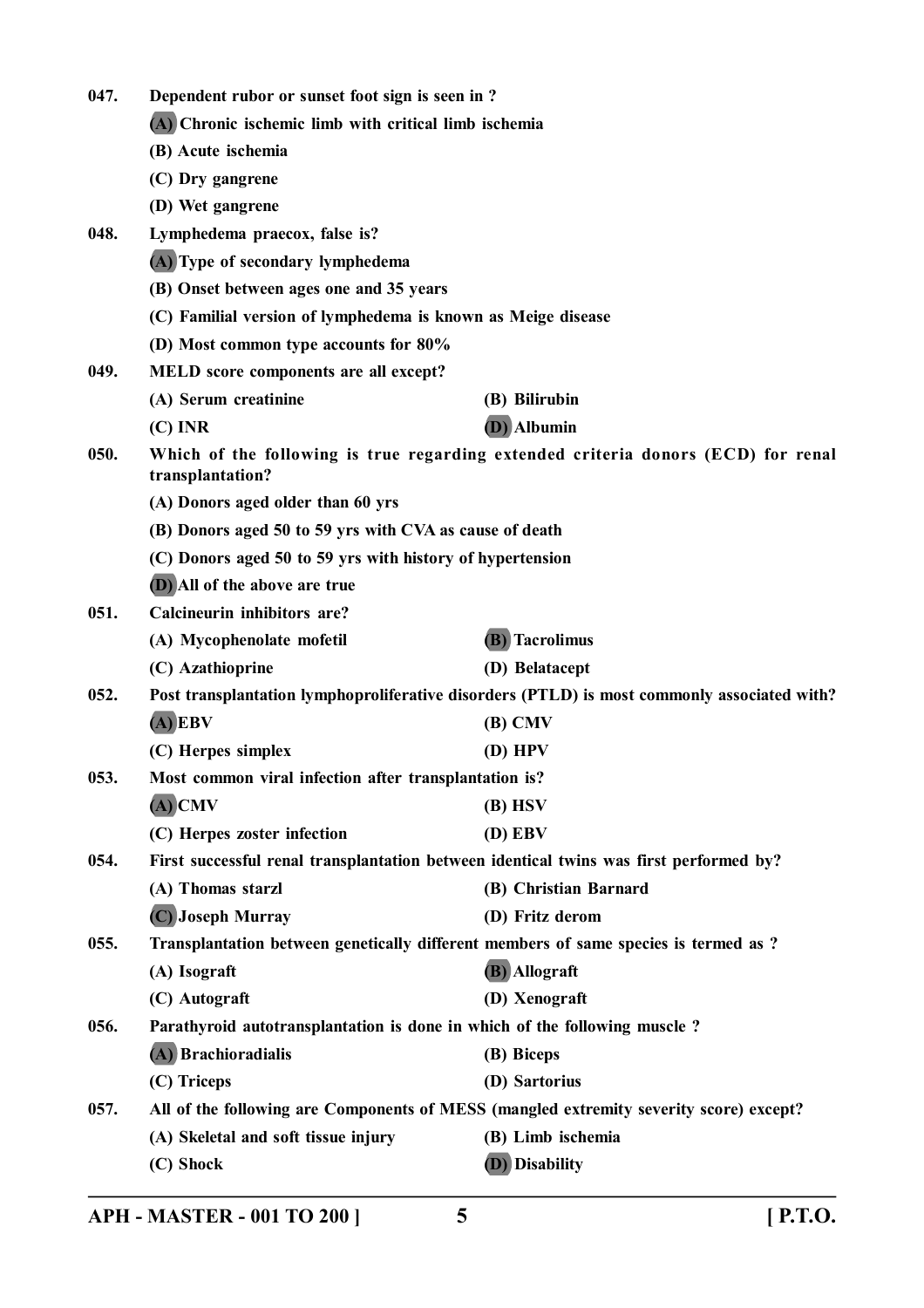**058. Regarding respiratory postop complications, true statement is? (A) Most common is atelectasis resulting in pneumonia (B) Pneumonia is the most common nosocomial infection occurring in hospitalised patients (C) The most common cause of postoperative fever in the first 48hrs after the procedure is atelectasis (D) All the above are true 059. Three cranial nerves at risk during removal of the submandibular gland are all except? (A) Marginal mandibular branch of facial nerve (B) Lingual nerve (C) Glossopharyngeal nerve (D) Hypoglossal nerve 060. Bjork flap is used in ? (A) Emergency tracheostomy (B) Elective tracheostomy (C) Cricothyroidotomy (D) Percutaneous tracheostomy 061. Removal of segments II, III, IV, V, VIII is termed in BRISBANE terminology as ? (A) Extended left hepatectomy (B) Extended left lobectomy (C) Left trisectionectomy (D) Left hemihepatectomy. 062. The most common cause of pre-hepatic portal hypertension is : (A) Cirrhosis (B) Portal vein thrombosis (C) Budd-chiari syndrome (D) Isolated splenic vein thrombosis 063. Most common cause of subarachnoidhaemorrhage is : (A) Rupture of cortical bridging veins (B) Trauma (C) Rupture of aneurysms (D) Hypertension 064. Bouchard's nodes are seen in ? (A) Osteoarthritis (B) Rheumatoid arthritis (C) Septic arthritis (D) Metastasis 065. Ortolani test is done for ? (A) Club foot (B) Congenital dislocation of hip (C) Congenital dislocation of shoulder (D) Scoliosis 066. Hanging cast is used for? (A) Humerus fracture (B) Cervical spine disease (C) Patella fracture (D) Scoliosis 067. New mother's wrist is also called as ? (A) Keinbock's disease (B) Dupuytren's contracture (C) De quervain's disease (D) Preiser's disease 068. Felon is ? (A) Deep palmar space infection (B) Terminal pulp space infection (C) Thenar space infection (D) Space of parona infection. 069. Kohler's disease affects? (A) Lunate bone (B) Capitulum of humerus (C) Navicular bone (D) 2nd metatarsal head 070. Ewing's sarcoma is most commonly seen in ? (A) < 10 years (B) Teenage (C) Adults (D) >60 years**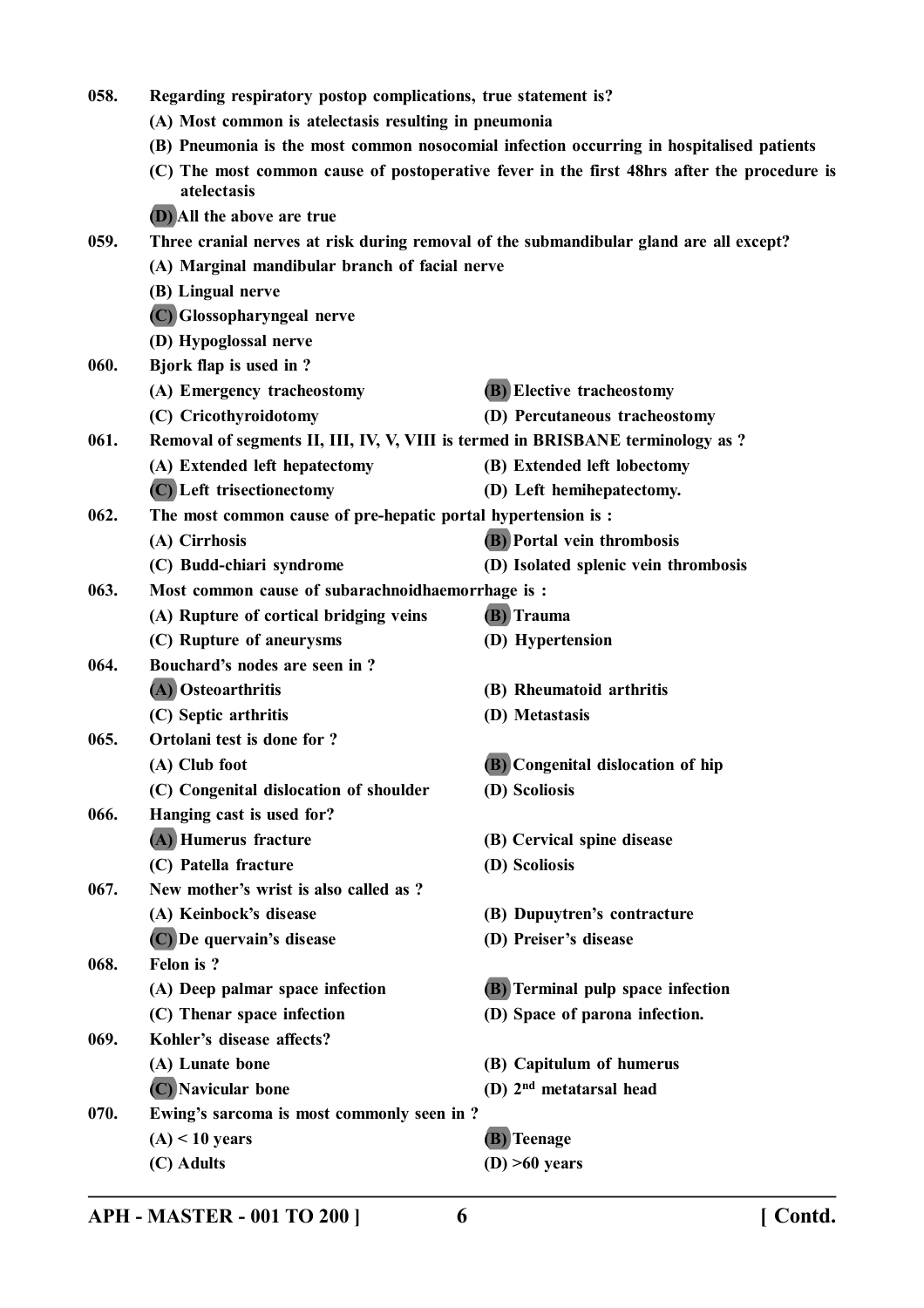| 071. | Chondroblastoma commonly involves?                                                                                                                                                                                                                                                                                                                                                                                                                    |                                                                                                    |  |
|------|-------------------------------------------------------------------------------------------------------------------------------------------------------------------------------------------------------------------------------------------------------------------------------------------------------------------------------------------------------------------------------------------------------------------------------------------------------|----------------------------------------------------------------------------------------------------|--|
|      | (A) Epiphysis                                                                                                                                                                                                                                                                                                                                                                                                                                         | (B) Metaphysis                                                                                     |  |
|      | (C) Diaphysis                                                                                                                                                                                                                                                                                                                                                                                                                                         | (D) Both (A) and $(C)$                                                                             |  |
| 072. | Causes of avascular necrosis of femoral head includes?                                                                                                                                                                                                                                                                                                                                                                                                |                                                                                                    |  |
|      | (A) Perthe's disease                                                                                                                                                                                                                                                                                                                                                                                                                                  | (B) Hypothyroidism                                                                                 |  |
|      | (C) Steroids                                                                                                                                                                                                                                                                                                                                                                                                                                          | (D) All of the above                                                                               |  |
| 073. | All are true regarding septic arthritis except?                                                                                                                                                                                                                                                                                                                                                                                                       |                                                                                                    |  |
|      | (A) Can be easily diagnosed in neonates                                                                                                                                                                                                                                                                                                                                                                                                               |                                                                                                    |  |
|      | (B) Typical presentation is pain, fever, reluctance to move joint                                                                                                                                                                                                                                                                                                                                                                                     |                                                                                                    |  |
|      | (C) Can cause avascular necrosis                                                                                                                                                                                                                                                                                                                                                                                                                      |                                                                                                    |  |
|      |                                                                                                                                                                                                                                                                                                                                                                                                                                                       | (D) Treatment is prompt removal of pus, appropriate antibiotic therapy, pain relief and splintage. |  |
| 074. | Bilobed flap is used on ?                                                                                                                                                                                                                                                                                                                                                                                                                             |                                                                                                    |  |
|      | (A) Cheek                                                                                                                                                                                                                                                                                                                                                                                                                                             | (B) Eyelid                                                                                         |  |
|      | (C) Nose                                                                                                                                                                                                                                                                                                                                                                                                                                              | (D) Fingertip                                                                                      |  |
| 075. | Most common site of mandible fracture is?                                                                                                                                                                                                                                                                                                                                                                                                             |                                                                                                    |  |
|      | (A) Condyle                                                                                                                                                                                                                                                                                                                                                                                                                                           | (B) Angle                                                                                          |  |
|      | (C) Ramus                                                                                                                                                                                                                                                                                                                                                                                                                                             | (D) Body                                                                                           |  |
| 076. | Unilateral cleft lip is best repaired at ?                                                                                                                                                                                                                                                                                                                                                                                                            |                                                                                                    |  |
|      | $(A)$ 4-5 months                                                                                                                                                                                                                                                                                                                                                                                                                                      | $(B)$ 5-6 months                                                                                   |  |
|      | $(C)$ 6-9 months                                                                                                                                                                                                                                                                                                                                                                                                                                      | $(D)$ 9-12 months                                                                                  |  |
| 077. | Most commonly performed shunt for hydrocephalus is?                                                                                                                                                                                                                                                                                                                                                                                                   |                                                                                                    |  |
|      | (A) Ventriculopericardial                                                                                                                                                                                                                                                                                                                                                                                                                             | (B) Ventriculoperitoneal                                                                           |  |
|      | (C) Ventriculopleural                                                                                                                                                                                                                                                                                                                                                                                                                                 | (D) Lumboperitoneal                                                                                |  |
| 078. | A patient after Road Traffic Accident presented to the emergency department with chest injury,<br>patient is increasingly restless with tachypnoea, dyspnoea, on examination there are distended<br>neck veins, on right hemithorax there is hyper-resonance on percussion and decreased breath<br>sounds.trachea is deviated to left side. What is the first line of management?<br>$(A)$ Insert wide bore needle into right $2nd$ intercostal space |                                                                                                    |  |
|      |                                                                                                                                                                                                                                                                                                                                                                                                                                                       |                                                                                                    |  |
|      | (B) Immediate chest X-ray                                                                                                                                                                                                                                                                                                                                                                                                                             |                                                                                                    |  |
|      | $(C)$ CT scan                                                                                                                                                                                                                                                                                                                                                                                                                                         |                                                                                                    |  |
|      | (D) Emergency thoracotomy                                                                                                                                                                                                                                                                                                                                                                                                                             |                                                                                                    |  |
| 079. | True about intermittent claudication pain :                                                                                                                                                                                                                                                                                                                                                                                                           |                                                                                                    |  |
|      | (A) Most commonly affected artery is superficial femoral artery                                                                                                                                                                                                                                                                                                                                                                                       |                                                                                                    |  |
|      | (B) Pain most commonly felt in calf muscles                                                                                                                                                                                                                                                                                                                                                                                                           |                                                                                                    |  |
|      |                                                                                                                                                                                                                                                                                                                                                                                                                                                       | (C) Aortoiliac disease causing buttock claudication and impotence is called Leriche's syndrome     |  |
|      | (D) All of the above                                                                                                                                                                                                                                                                                                                                                                                                                                  |                                                                                                    |  |
| 080. | Which of the following is not an anterior mediastinal tumour?                                                                                                                                                                                                                                                                                                                                                                                         |                                                                                                    |  |
|      | (A) Thymoma                                                                                                                                                                                                                                                                                                                                                                                                                                           | (B) Neurogenic tumor                                                                               |  |
|      | (C) Thyroid mass extension                                                                                                                                                                                                                                                                                                                                                                                                                            | (D) Lymphoma                                                                                       |  |
| 081. | Advantage of minimal access surgery?                                                                                                                                                                                                                                                                                                                                                                                                                  |                                                                                                    |  |
|      | (A) Increased heat loss                                                                                                                                                                                                                                                                                                                                                                                                                               | (B) Better hemostasis control                                                                      |  |
|      | (C) Poor vision                                                                                                                                                                                                                                                                                                                                                                                                                                       | (D) Decrease in postop pain                                                                        |  |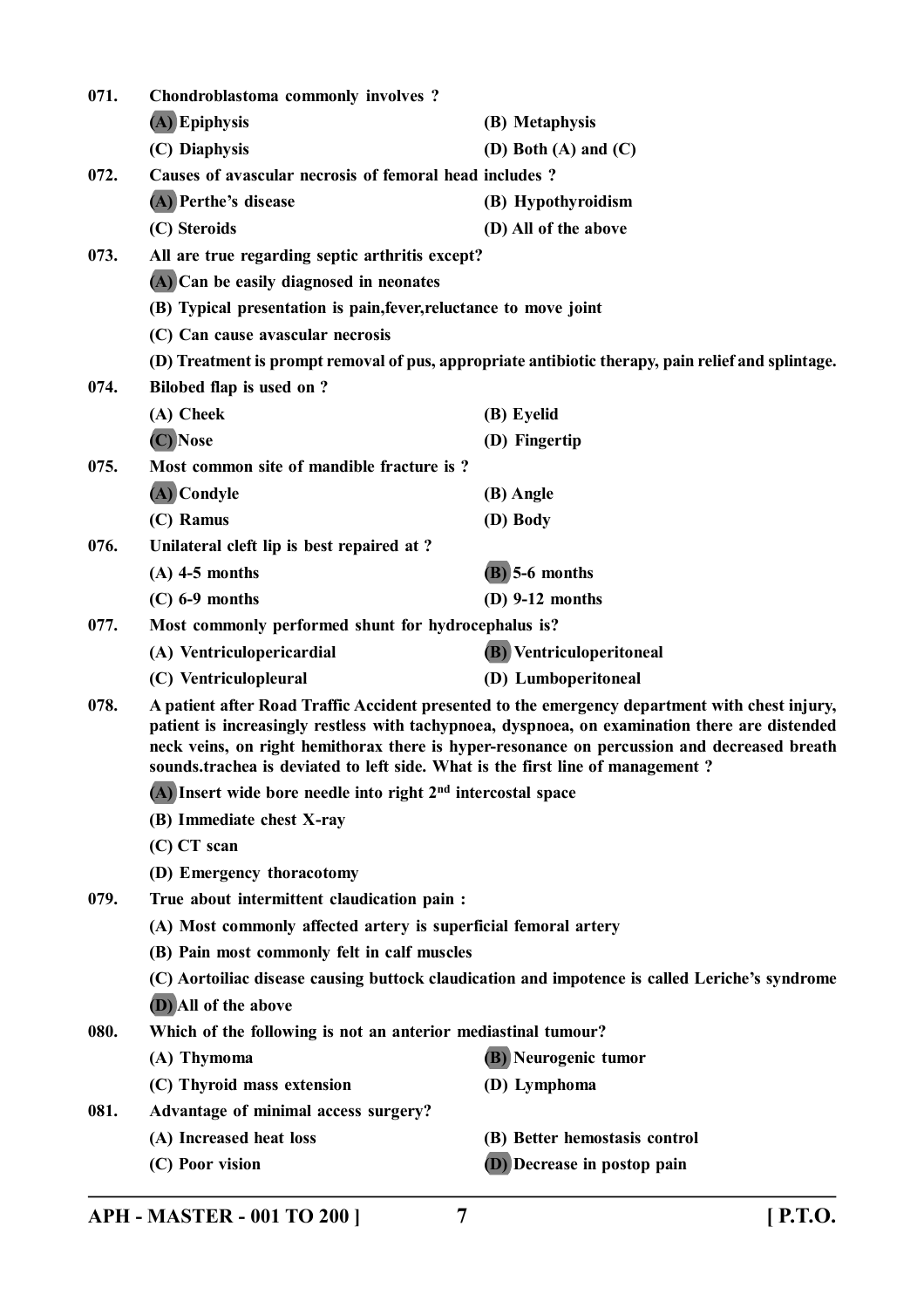| 082. | Safest way to establish pneumoperitoneum while doing laparoscopic surgery, especially in a<br>patient who has previously undergone intraabdominal procedures? |                                                                                                      |
|------|---------------------------------------------------------------------------------------------------------------------------------------------------------------|------------------------------------------------------------------------------------------------------|
|      | (A) Verres needle                                                                                                                                             | (B) Open technique by hasson's cannula                                                               |
|      | (C) Closed trocar passage                                                                                                                                     | (D) Scandinavian technique                                                                           |
| 083. | all except?                                                                                                                                                   | Abdominal wall hemorrhage due to laparoscopy trocar placement can be mostly controlled by            |
|      | (A) Application of direct pressure with the operating port itself                                                                                             |                                                                                                      |
|      | (B) Open or laparoscopic suture ligation                                                                                                                      |                                                                                                      |
|      | (C) Tamponade with a Foleys catheter                                                                                                                          |                                                                                                      |
|      | (D) Emergency laparotomy is immediately performed, in all cases.                                                                                              |                                                                                                      |
| 084. | Ultrasonic energy devices used to achieve hemostasis in laparoscopic procedure uses frequency<br>of ?                                                         |                                                                                                      |
|      | $(A)$ 100 - 1000 HZ                                                                                                                                           | (B) 1000 - 10,000 HZ                                                                                 |
|      | $(C)$ 10,000 - 20,000 HZ                                                                                                                                      | $(D) > 20,000$ HZ                                                                                    |
| 085. |                                                                                                                                                               | The bipolar vessel sealing devices such as Ligasure is approved to seal vessels of diameter upto?    |
|      | $(A)$ 3 mm                                                                                                                                                    | $(B)$ 5 mm                                                                                           |
|      | $(C)$ 7 mm                                                                                                                                                    | $(D)$ 9 mm                                                                                           |
| 086. |                                                                                                                                                               | In light source used in laparoscopy, which lamp gives better visual and photographic clarity?        |
|      | (A) Halogen                                                                                                                                                   | (B) Metal halide                                                                                     |
|      | (C) Xenon lamp                                                                                                                                                | (D) Incandescent lamp                                                                                |
| 087. | Howship Romberg sign is seen in?                                                                                                                              |                                                                                                      |
|      | (A) Spigelian hernia                                                                                                                                          | (B) Obturator hernia                                                                                 |
|      | (C) Lumbar hernia                                                                                                                                             | (D) Sciatic hernia                                                                                   |
| 088. | Indications for laparoscopic trans-cystic duct approach to CBD stones are all except :                                                                        |                                                                                                      |
|      | (A) Single or multiple stones with 6 mm or less diameter                                                                                                      |                                                                                                      |
|      | (B) Cystic duct diameter 4 mm or more                                                                                                                         |                                                                                                      |
|      | (C) Cystic duct entrance into CBD is straight and lateral                                                                                                     |                                                                                                      |
|      | <b>(D)</b> Intrahepatic stones                                                                                                                                |                                                                                                      |
| 089. | Name the needle shown below , which is used in laparoscopic surgeries :                                                                                       |                                                                                                      |
|      |                                                                                                                                                               |                                                                                                      |
|      |                                                                                                                                                               |                                                                                                      |
|      |                                                                                                                                                               |                                                                                                      |
|      |                                                                                                                                                               |                                                                                                      |
|      |                                                                                                                                                               |                                                                                                      |
|      | (A) szabogardiner flat needle                                                                                                                                 | (B) Endoski needle                                                                                   |
|      | (C) Keith straight needle                                                                                                                                     | (D) Curved needle                                                                                    |
| 090. | All are the names of extracorporeal laparoscopic surgical knots , except :                                                                                    |                                                                                                      |
|      | (A) Roeder's knot                                                                                                                                             | (B) Meltzer knot                                                                                     |
|      | (C) Tumble square knot                                                                                                                                        | (D) Tayside knot                                                                                     |
| 091. | region is which type                                                                                                                                          | According to modified johnson's classification of gastric ulcer, the ulcer located in the prepyloric |
|      | (A)I                                                                                                                                                          | $(B)$ II                                                                                             |
|      | $\overline{\text{C}}$ $\overline{\text{III}}$                                                                                                                 | $(D)$ IV                                                                                             |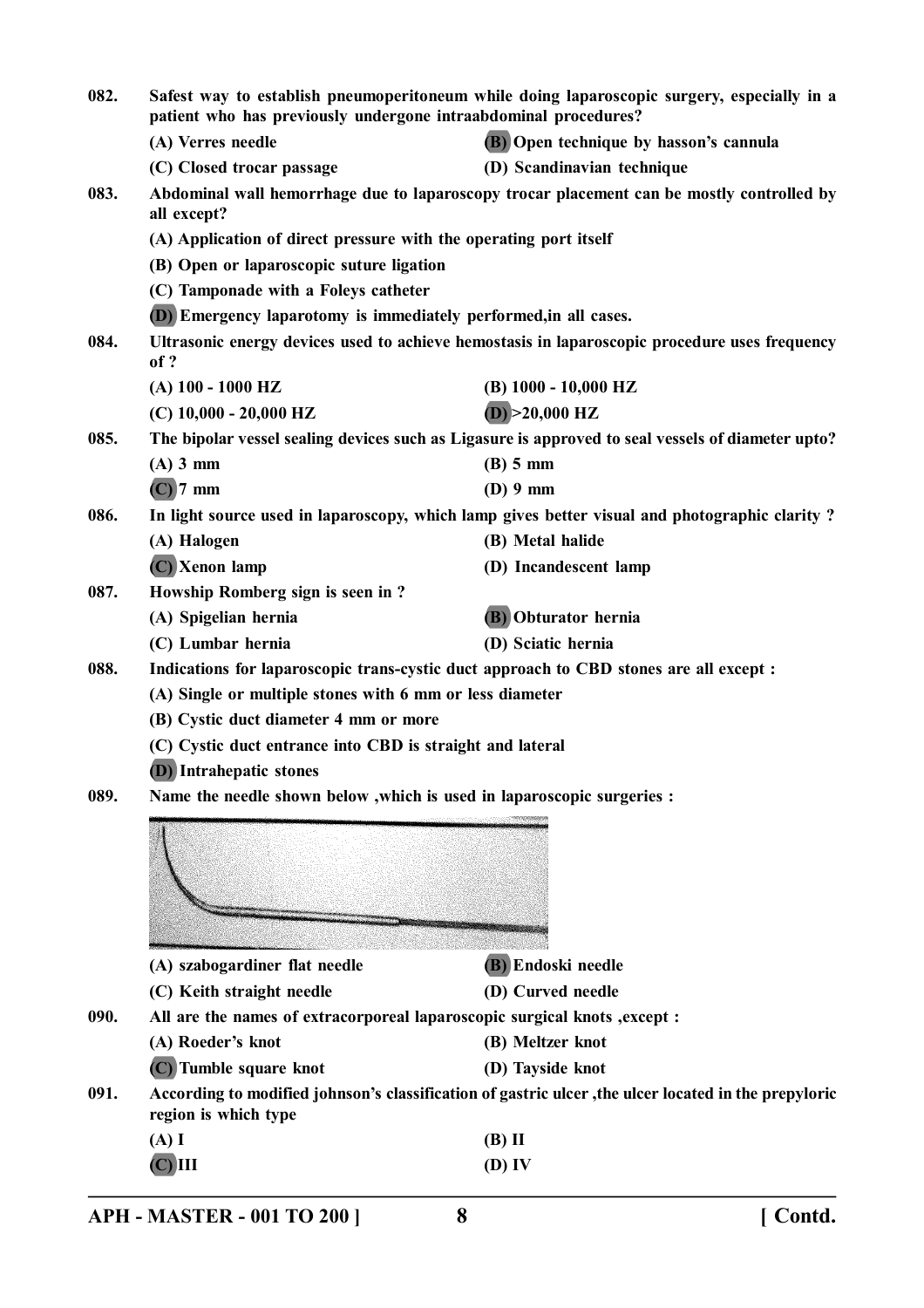**092. What is the diagnosis of the findings shown in the barium esophagogram picture given below :**



- **(A) Nutcrackeroesophagus (B) Diffuse esophageal spasm**
- **(C) Hypercontractile esophagus (D) Ineffective esophageal motility**
- 

**093. The Plain x-ray abdominal film given below suggests**



**(A) Large bowel obstruction**

**(B) Appendicular perforation causing small bowel obstruction due to ileus**

**(C) Gall stone ileus**

**(D) Small bowel obstruction secondary to adenocarcinoma**

**094. The barium radiograph given below suggests**



- 
- **(C) Adenocarcinoma of small intestine (D) Crohn's disease**
- **(A) Intussuception (B) Meckel's diverticulum**
	-
- **095. The MRCP picture given below suggests :**



**(A) Choledocholithiaisis (B) Cholangiocarcinoma**

**(C) Clonorchis sinensis (D) Normal hepatobiliary anatomy**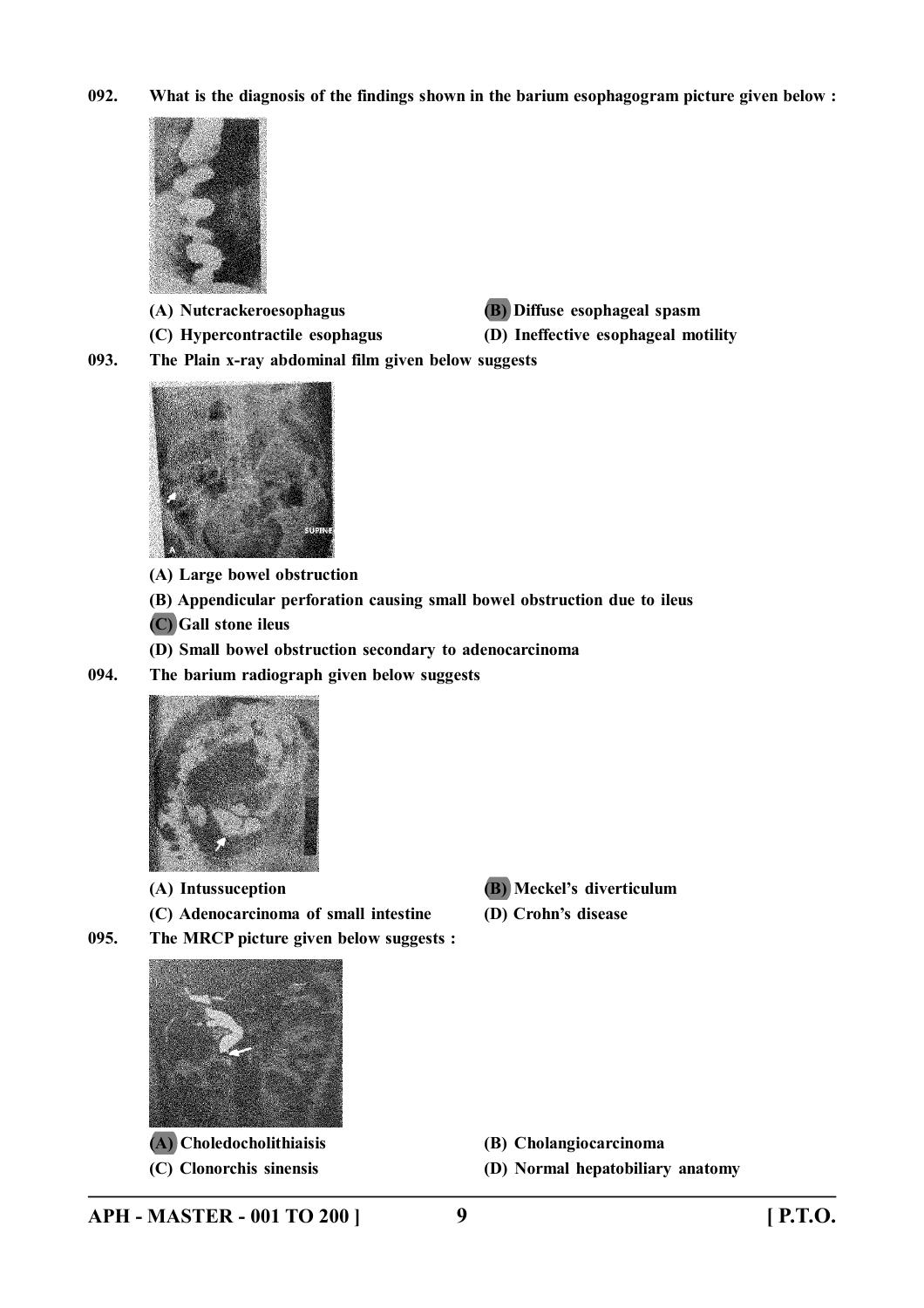**096. The type of flap given below in the picture depends for its vascularity on :**



**(A) Thoracodorsal artery (B) Thoraco-acromial artery**

- **(C) Intercostal arteries (D) Subclavian artery**
- 
- **097. In a patient with acute pain abdomen ,the CECT abdomen film showing the below findings ,the diagnosis is :**





**098. Name the laparoscopic instrument given below :**

|      | (A) Electrosurgery hook                                                     | (B) HF electrosurgery spatula (berci) |
|------|-----------------------------------------------------------------------------|---------------------------------------|
|      | (C) Cuschieri liver retractor                                               | (D) J shaped spatula                  |
| 099. | Which of the following is one of the four elements of informed consent?     |                                       |
|      | (A) All family members must be informed of the options available            |                                       |
|      | (B) The physician must document that the patient has the capacity to decide |                                       |
|      | (C) The patient must sign a legal consent form                              |                                       |
|      | (D) The legal consent form must be signed by a witness                      |                                       |
| 100. | All are hypothesis testing study designs, except :                          |                                       |
|      | (A) Survey                                                                  | (B) Cohort study                      |
|      | (C) Randomised control study                                                | (D) Cross sectional study             |
| 101. | In normal pressure hydrocephalus, all are seen Except                       |                                       |
|      | (A) Convulsion                                                              | (B) Dementia                          |
|      | (C) Ataxia                                                                  | (D) Incontinence                      |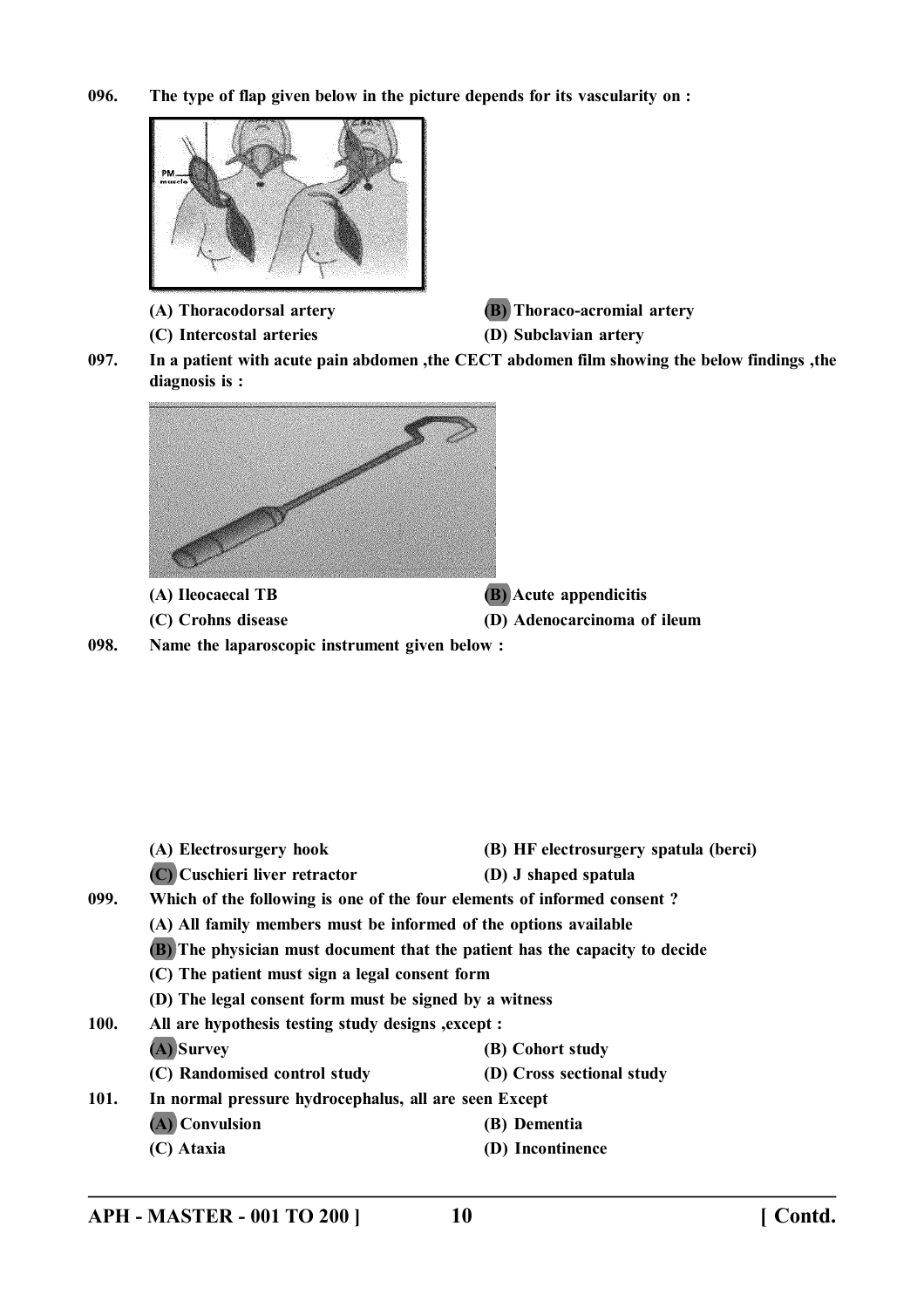|             | (A) Hodgkin's disease                                                  | <b>(B)</b> Neuroblastoma                                                                                                                                                                                                                                                                                                                                                              |  |
|-------------|------------------------------------------------------------------------|---------------------------------------------------------------------------------------------------------------------------------------------------------------------------------------------------------------------------------------------------------------------------------------------------------------------------------------------------------------------------------------|--|
|             | (C) Esophageal duplication cyst                                        | (D) Bronchogenic cyst                                                                                                                                                                                                                                                                                                                                                                 |  |
| 103.        | would be:                                                              | A 17-years old boy is admitted to th hospital after a road traffic accident. Per abdomen<br>examination is normal. After adequate resuscitation, his pulse rate is 80/min and BP is 110/70<br>mmHg. Abdominal CT reveals 1 cm deep laceration in the left lobe of the liver extending from<br>the dome more than half way through the parenchyma. Appropriate management at this time |  |
|             | (A) Conservative treatment                                             |                                                                                                                                                                                                                                                                                                                                                                                       |  |
|             | (B) Abdominal exploration and packing of hepatic wounds                |                                                                                                                                                                                                                                                                                                                                                                                       |  |
|             | (C) Abdominal exploration and ligation of left hepatic artery          |                                                                                                                                                                                                                                                                                                                                                                                       |  |
|             | (D) Left hepatectomy                                                   |                                                                                                                                                                                                                                                                                                                                                                                       |  |
| 104.        | The intraabdominal pressure during laparoscopy should be set between   |                                                                                                                                                                                                                                                                                                                                                                                       |  |
|             | $(A)$ 5-8 mm hg                                                        | $(B)$ 10-15 mm hg                                                                                                                                                                                                                                                                                                                                                                     |  |
|             | $(C)$ 20-25 mm hg                                                      | (D) $30-35$ mm hg                                                                                                                                                                                                                                                                                                                                                                     |  |
| 105.        | Bariatric surgical procedures include all except:                      |                                                                                                                                                                                                                                                                                                                                                                                       |  |
|             | (A) Gastric banding                                                    | (B) Gastric bypass                                                                                                                                                                                                                                                                                                                                                                    |  |
|             | (C) Biliopancreatic diversion                                          | <b>D</b> ) Ileal transposition                                                                                                                                                                                                                                                                                                                                                        |  |
| 106.        | In surgical PorcedureNOTES, Entry point is through                     |                                                                                                                                                                                                                                                                                                                                                                                       |  |
|             | (A) Abdomen                                                            | (B) Umbilicus                                                                                                                                                                                                                                                                                                                                                                         |  |
|             | (C) Mouth                                                              | (D) Axilla                                                                                                                                                                                                                                                                                                                                                                            |  |
| 107.        | Dr. Christian Bernard performed the 1st heart transplant in the year:  |                                                                                                                                                                                                                                                                                                                                                                                       |  |
|             | $(A)$ 1962                                                             | $(B)$ 1965                                                                                                                                                                                                                                                                                                                                                                            |  |
|             | $(C)$ 1969                                                             | $(D)$ 1967                                                                                                                                                                                                                                                                                                                                                                            |  |
| 108.        | Indications of Liver transplantation are all except:                   |                                                                                                                                                                                                                                                                                                                                                                                       |  |
|             | (A) Primary hepatic malignancy                                         | <b>(B)</b> Hepatitis A                                                                                                                                                                                                                                                                                                                                                                |  |
|             | (C) Cirrhosis                                                          | (D) Fulminant hepatic failure                                                                                                                                                                                                                                                                                                                                                         |  |
| 109.        | On table colonic lavage was used for first time in 1968 by:            |                                                                                                                                                                                                                                                                                                                                                                                       |  |
|             | (A) Muir                                                               | (B) Carrel                                                                                                                                                                                                                                                                                                                                                                            |  |
|             | (C) Connell                                                            | (D) Lembert                                                                                                                                                                                                                                                                                                                                                                           |  |
| <b>110.</b> | Disparity of the bowel ends during end to end anastomosis is dealt by- |                                                                                                                                                                                                                                                                                                                                                                                       |  |
|             | (A) Cheatle's maneuver                                                 | (B) Connell suture                                                                                                                                                                                                                                                                                                                                                                    |  |
|             | (C) Lambert suture                                                     | (D) Czerny technique                                                                                                                                                                                                                                                                                                                                                                  |  |
| 111.        | Tissue suturing glue contains:                                         |                                                                                                                                                                                                                                                                                                                                                                                       |  |
|             | (A) Cyanoacrylate                                                      | (B) Ethanolamine oleate                                                                                                                                                                                                                                                                                                                                                               |  |
|             | (C) Methacrylate                                                       | (D) Polychloroprene                                                                                                                                                                                                                                                                                                                                                                   |  |
| 112.        | Chronic burrowing ulcer is caused by                                   |                                                                                                                                                                                                                                                                                                                                                                                       |  |
|             | (A) Microaerophilic streptococci                                       | (B) Peptostreptococcus                                                                                                                                                                                                                                                                                                                                                                |  |
|             | (C) Streptococcus viridians                                            | (D) Streptococcus pyogenes                                                                                                                                                                                                                                                                                                                                                            |  |
| 113.        | Pelvic exenteration is known as-                                       |                                                                                                                                                                                                                                                                                                                                                                                       |  |
|             | (A) Miles Operation                                                    | (B) Lyods operation                                                                                                                                                                                                                                                                                                                                                                   |  |
|             | (C) Finch operation                                                    | <b>(D)</b> Brunschwigs operation                                                                                                                                                                                                                                                                                                                                                      |  |

**102. Most common extracranial malignancy in children is:**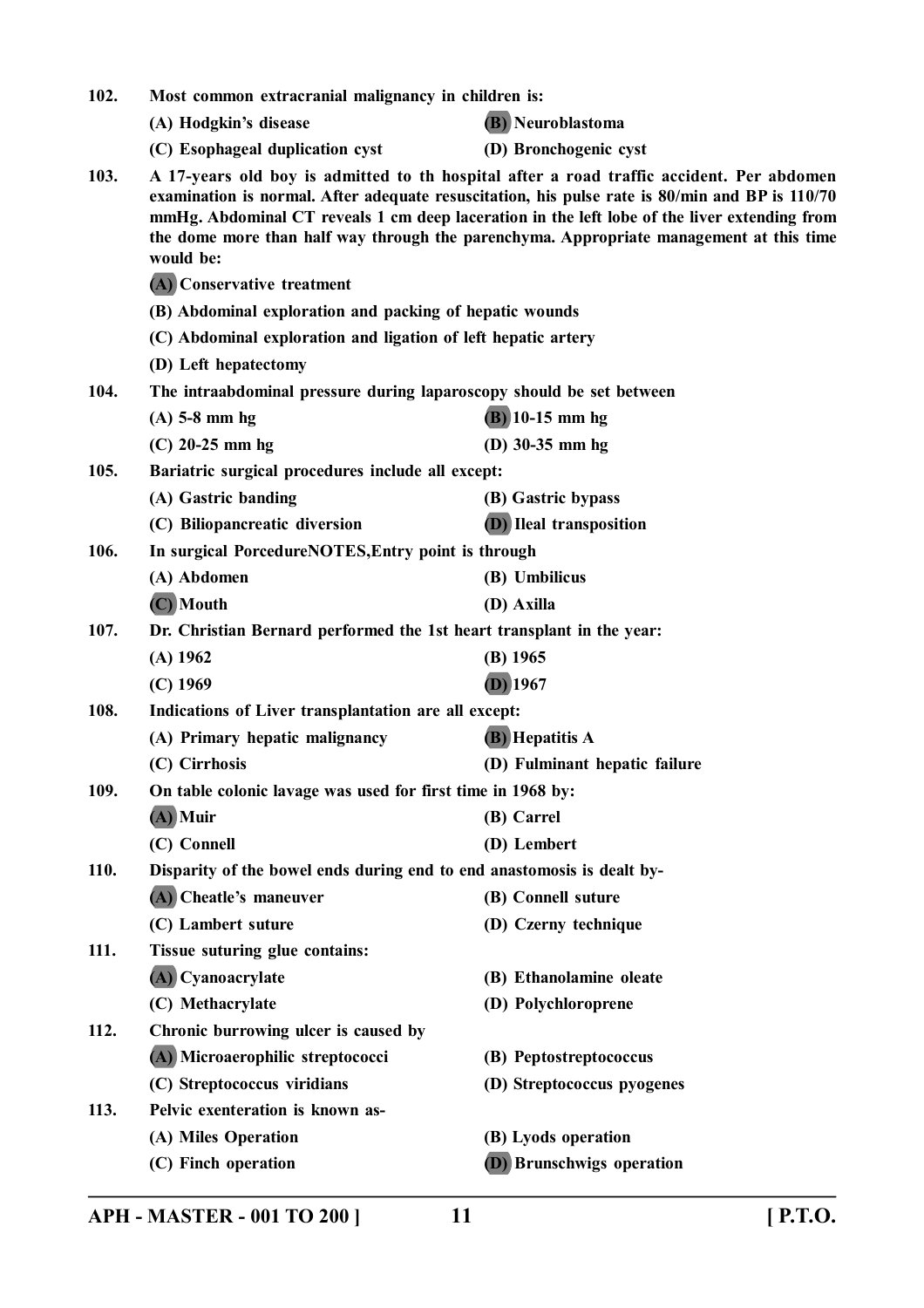| 114. | Most frequent site of accessory breast:                                                                                    |                                                                                             |
|------|----------------------------------------------------------------------------------------------------------------------------|---------------------------------------------------------------------------------------------|
|      | (A) Axilla                                                                                                                 | (B) Groin                                                                                   |
|      | (C) Buttock                                                                                                                | (D) Thigh                                                                                   |
| 115. | initial investigation should be:                                                                                           | A lady 35 years old lactating mother presented with a painful breast lump. Most appropriate |
|      | (A) Mammography                                                                                                            | (B) USG                                                                                     |
|      | $(C)$ MRI                                                                                                                  | $(D)$ X-ray                                                                                 |
| 116. | Blood stained nipple discharge is seen in:                                                                                 |                                                                                             |
|      | (A) Breast abscess                                                                                                         | (B) Fibroadenoma                                                                            |
|      | (C) Ductal papilloma                                                                                                       | (D) Fat necrosis of breast                                                                  |
| 117. | Van Nuys grading system is used for:                                                                                       |                                                                                             |
|      | $(A)$ LCIS                                                                                                                 | (B) DCIS                                                                                    |
|      | (C) Inflammatory                                                                                                           | (D) Medullary Carcinoma breast                                                              |
| 118. | On a mammogram the following are the features of a malignant tumour except                                                 |                                                                                             |
|      | (A) Spiculation                                                                                                            | (B) Microcalcification                                                                      |
|      | (C) Macrocalcification                                                                                                     | (D) Irregular Mass                                                                          |
| 119. | Popcorn calcification in mammography is seen in:                                                                           |                                                                                             |
|      | (A) Fibroadenoma                                                                                                           | (B) Cystosarcomaphylloides                                                                  |
|      | (C) Fat Necrosis                                                                                                           | (D) Carcinoma Breast                                                                        |
| 120. | Best diagnostic method for a breast lump is-                                                                               |                                                                                             |
|      | $(A)$ USG                                                                                                                  | (B) FNAC                                                                                    |
|      | (C) Biopsy                                                                                                                 | (D) Mammogram                                                                               |
| 121. | In patients with breast cancer, chest wall involvement means involvement of any one of the<br>following structures except: |                                                                                             |
|      | (A) Serratus anterior                                                                                                      | (B) Pectoralis major                                                                        |
|      | (C) Intercostal muscles                                                                                                    | (D) Ribs                                                                                    |
| 122. | All of the following are removed in radical mastectomy except:                                                             |                                                                                             |
|      | (A) Pectoralis Major                                                                                                       | (B) Pectoralis Minor                                                                        |
|      | (C) Axillary Lymph Node                                                                                                    | <b>D</b> ) Supraclavicular Lymph Node                                                       |
| 123. | Distressing complication after modified radical mastectomy?                                                                |                                                                                             |
|      | (A) Lymphedema                                                                                                             | (B) Axillary vein thrombosis                                                                |
|      | (C) Seroma                                                                                                                 | (D) Death                                                                                   |
| 124. | All of the following are true for follicular carcinoma of thyroid except:                                                  |                                                                                             |
|      | (A) Lymph node involvement rare                                                                                            | (B) Vascular involvement common                                                             |
|      | (C) Younger patients have good prognosis                                                                                   | (D) Diagnosis by FNAC                                                                       |
| 125. | Treatement of medullary carcinoma of thyroid :                                                                             |                                                                                             |
|      | (A) Surgery and Radiotherapy                                                                                               | (B) Radiotherapy and chemotherapy                                                           |
|      | (C) Surgery Only                                                                                                           | (D) Radioiodine ablation                                                                    |
| 126. | All of the following are true about lymphoma of the thyroid except:                                                        |                                                                                             |
|      | (A) Morecommon in females                                                                                                  |                                                                                             |
|      | (B) Slow growing                                                                                                           |                                                                                             |
|      | (C) Clinically confused with undifferentiated tumors                                                                       |                                                                                             |
|      | (D) May present with respiratory distress and dysphagia                                                                    |                                                                                             |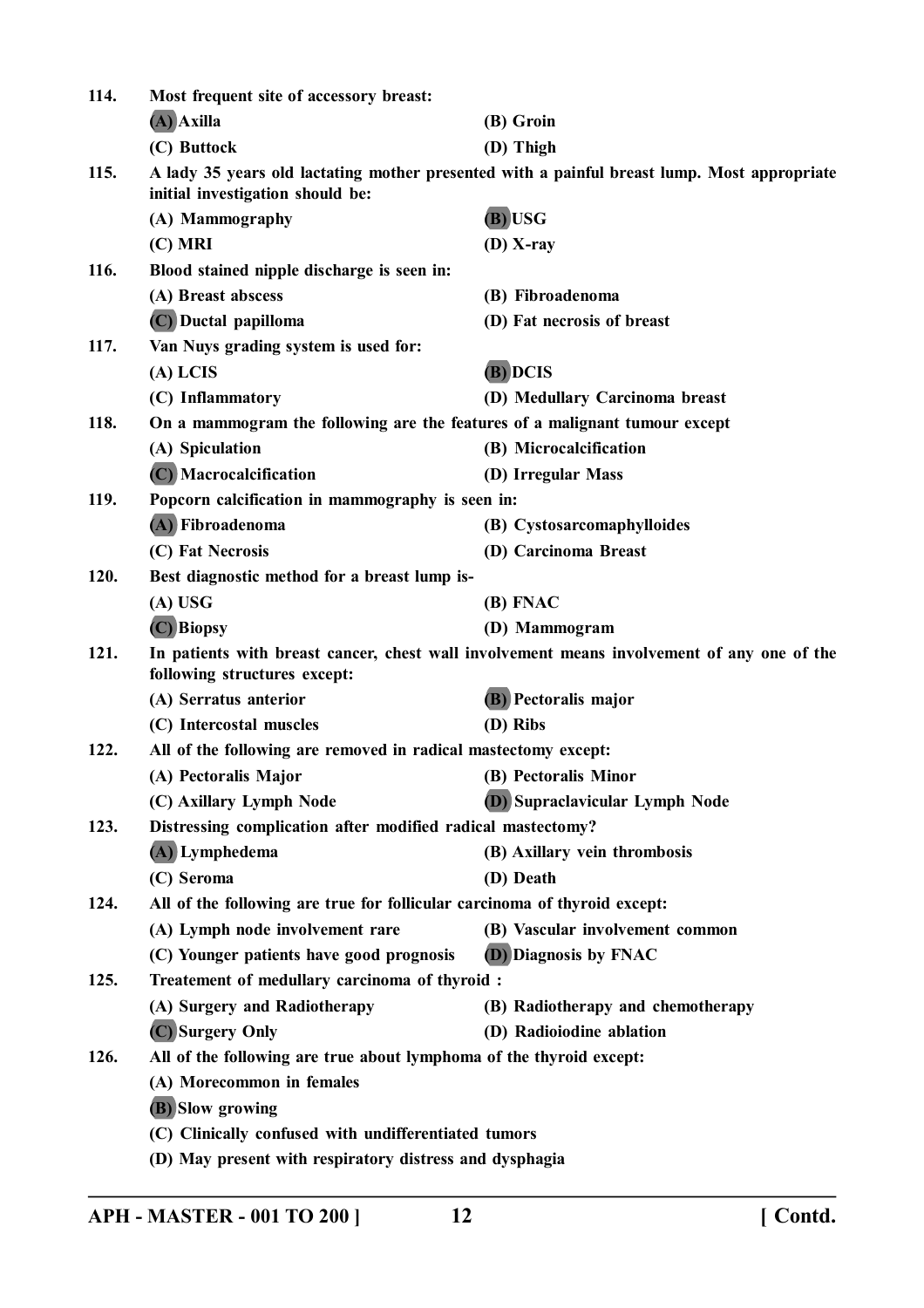| 127. | Amount of I-131 given for carcinoma thyroid:                                                                                                                                                                                         |                                                                                                |  |
|------|--------------------------------------------------------------------------------------------------------------------------------------------------------------------------------------------------------------------------------------|------------------------------------------------------------------------------------------------|--|
|      | (A) 5 microcurie                                                                                                                                                                                                                     | (B) 50 microcurie                                                                              |  |
|      | $(C)$ 5 millicurie                                                                                                                                                                                                                   | (D) 50 millicurie                                                                              |  |
| 128. | Percentage of cold nodules that become malignant are?                                                                                                                                                                                |                                                                                                |  |
|      | (A) 5%                                                                                                                                                                                                                               | (B) 7%                                                                                         |  |
|      | $(C)$ 20%                                                                                                                                                                                                                            | (D) $40\%$                                                                                     |  |
| 129. | Thoracic extension of cervical goitre is usually approached through                                                                                                                                                                  |                                                                                                |  |
|      | (A) Neck                                                                                                                                                                                                                             | (B) Chest                                                                                      |  |
|      | (C) Combined Cervico Thoracic                                                                                                                                                                                                        | (D) Thoracoscopic                                                                              |  |
| 130. | Thyroid storm after operation is due to:                                                                                                                                                                                             |                                                                                                |  |
|      | (A) Inadequate control of hyperthyroidism (B) Massive bleeding                                                                                                                                                                       |                                                                                                |  |
|      | (C) Recurrent laryngeal nerve injury                                                                                                                                                                                                 | (D) Postoperative infection                                                                    |  |
| 131. | A 20-years old male presents with chronic constipation, headache and marfanoid body habitus,<br>neuromas of tongue, medullated corneal nerve fibers and nodule of 2X2 cm size in left lobe of<br>thyroid. This patient is a case of: |                                                                                                |  |
|      | (A) Sporadic medullary carcinoma of thyroid                                                                                                                                                                                          |                                                                                                |  |
|      |                                                                                                                                                                                                                                      | (B) Familial medullary carcinoma of thyroid                                                    |  |
|      | $(C)$ MEN-2A                                                                                                                                                                                                                         |                                                                                                |  |
|      | $(D)$ MEN-2B                                                                                                                                                                                                                         |                                                                                                |  |
| 132. |                                                                                                                                                                                                                                      | An infant is diagnosed with MEN-2B trait. Which the following will be best line of management? |  |
|      | (A) Prophylactic Thyroidectomy                                                                                                                                                                                                       | (B) Clinical observation and follow up                                                         |  |
|      | (C) Regular FNAC                                                                                                                                                                                                                     | (D) All of the above                                                                           |  |
| 133. | Palpation on the costovertebral angle produces pain and tenderness in acute adrenal insufficiency.<br>This is:                                                                                                                       |                                                                                                |  |
|      | (A) Rogoff's sign                                                                                                                                                                                                                    | (B) Rossolimo's sign                                                                           |  |
|      | (C) Rotch's sign                                                                                                                                                                                                                     | (D) Osler's sign                                                                               |  |
| 134. | Indication for surgery in a case of adrenal incidentaloma:                                                                                                                                                                           |                                                                                                |  |
|      | (A) Size $>5$ cm                                                                                                                                                                                                                     | (B) Bilateral adrenal metastasis                                                               |  |
|      | (C) Functional tumor                                                                                                                                                                                                                 | (D) All of the above                                                                           |  |
| 135. | False about hepatic adenoma:                                                                                                                                                                                                         |                                                                                                |  |
|      | (A) Chances of malignancy in 10% cases                                                                                                                                                                                               | (B) Rupture in 20% cases                                                                       |  |
|      | (C) Hepatic architecture is maintained                                                                                                                                                                                               | (D) Most patients are symptomatic                                                              |  |
| 136. | Treatment of symptomatic polycystic liver disease is all except:                                                                                                                                                                     |                                                                                                |  |
|      | (A) Deroofing of the cyst                                                                                                                                                                                                            | (B) Injection of sclerosant                                                                    |  |
|      | (C) Hepatic resection                                                                                                                                                                                                                | (D) Liver transplantation                                                                      |  |
| 137. | <b>Okuda Staging Contains all Except</b>                                                                                                                                                                                             |                                                                                                |  |
|      | (A) Albumin                                                                                                                                                                                                                          | (B) Tumour size                                                                                |  |
|      | (C) Ascites                                                                                                                                                                                                                          | (D) AFP                                                                                        |  |
| 138. | All are true about hepatoblastoma except:                                                                                                                                                                                            |                                                                                                |  |
|      | (A) Associated with FAP                                                                                                                                                                                                              |                                                                                                |  |
|      | $(B)$ Most cases $\leq$ 3 years                                                                                                                                                                                                      |                                                                                                |  |
|      | (C) Prognosis is very poor with pulmonary metastasis                                                                                                                                                                                 |                                                                                                |  |
|      | (D) Treatment is chemotherapy followed by surgical resection                                                                                                                                                                         |                                                                                                |  |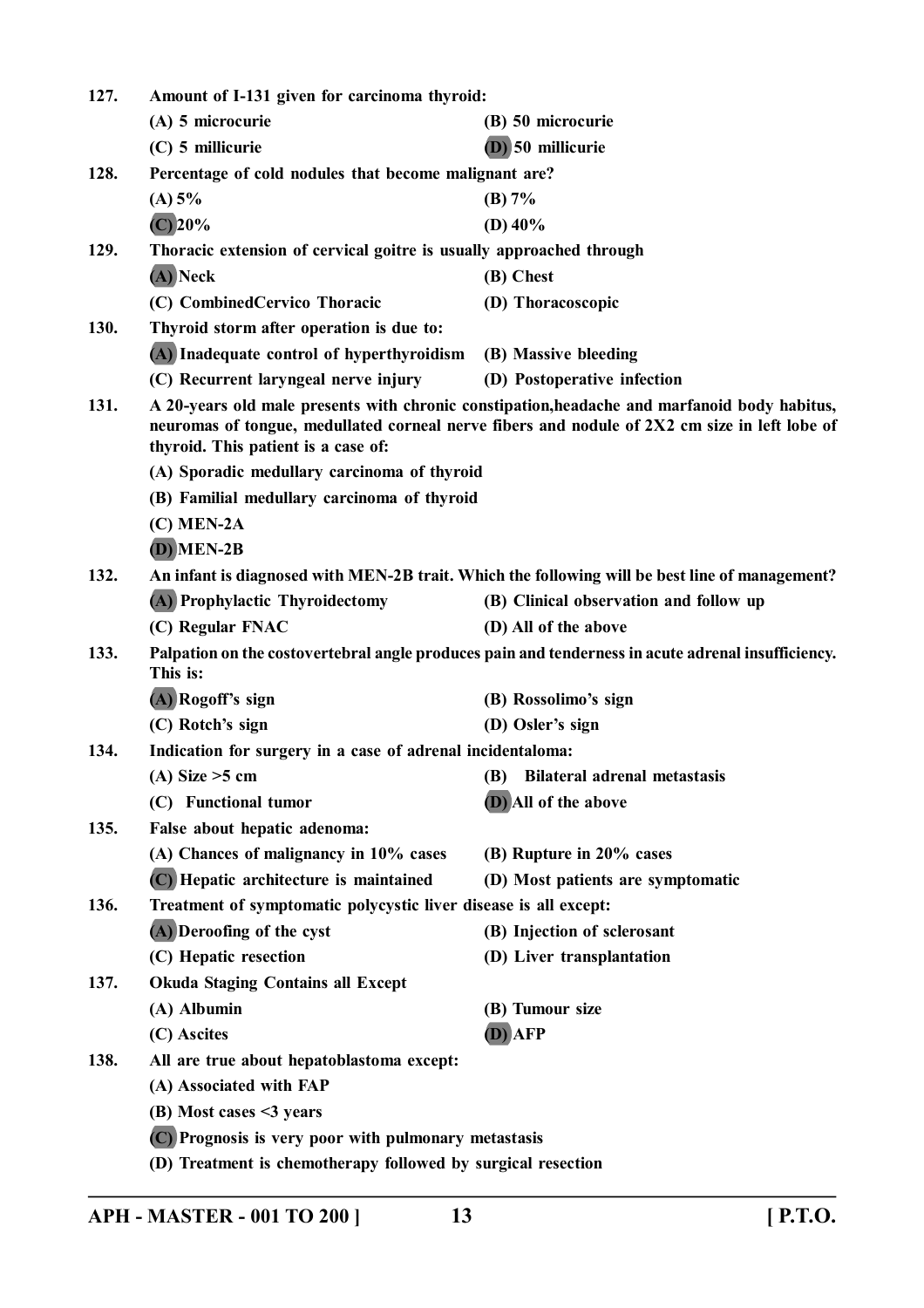- **139. In orthotropic liver transplantation, which is the best way to get bile drainage in donor liver?**
	- **(A) Donor bile duct with recipient bile duct or Roux-en-Y choledochojejunostomy**
	- **(B) Donor bile duct with duodenum of recipient**
	- **(C) Donor bile duct with jejunum of recipient**
	- **(D) External drainage for few days followed by choledochojejunostomy**
- **140. A 50-years old male presented with history of hematemesis-500 ml of blood and on examination shows BP-90/60, PR110/min and splenomegaly 5cm below lower costal margin.Most probable diagnosis is:**
- **(A) Mallory Weiss tear (B) Duodenal Ulcer (C) Gastrtis (D) Portal Hypertension 141. Investigation of choice for assessing properfunctioning of biliary system:**
	- **(A) USG (B) CT scan**
	- **(C) HIDA scan (D) All of the above**
- **142. All are true about Gallstone ileus except:**
	- **(A) May be diagnosed with abdominal X-ray**
	- **(B) Most common fistula is to duodenum**
	- **(C) Tumbling obstruction**
	- **(D) Cholecystectomy should be done in same episode**
- **143. After cholecystectomy, there was 50 ml bile output from abdominal drain on 1st post-operative day. Management is:**
	- **(A) Intrabiliary stent**
	- **(B) Immediate exploration**
	- **(C) T-tube drainage**
	- **(D) Observation**
- **144. A 45-years old female presents with symptoms of acute cholecystitis. On USG there is a solitary gallstone of size 1.5cm. Symptoms are controlled with medical management.Which of the following is the next most appropriate step in the management of this patient?**
	- **(A) Regular Follow up**
	- **(B) IV antibiotics**
	- **(C) LaparoscopicCholycystectomy immediately**
	- **(D) Open Cholecystectomy**
- **145. Type II Mirizzi's syndrome:**
	- **(A) Obstruction of common bile duct by external compression only (no erosion)**
	- **(B) Erosion of one-third circumference of common hepatic duct**
	- **(C) Erosion of up to two-third circumference of common hepatic duct**
	- **(D) Total/near total circumferential destruction of common bile duct.**
- **146. In a male after laparoscopic cholecystectomy, specimen is sent for histopathology which shows carcinoma gallbladder stage T1a. Appropriate management is:**
	- **(A) Conservative and follow up (B) Extended cholecystectomy**
		-
	- **(C) Excision of all port sites (D) Radiotherapy**
- **147. Sump syndrome occurs most commonly after:**
	- **(A) Cholecystojejujunostomy (B) Choledochoduodenostomy**
		-
	- **(C) Mirizzi's syndrome (D) Choledochojejunostomy**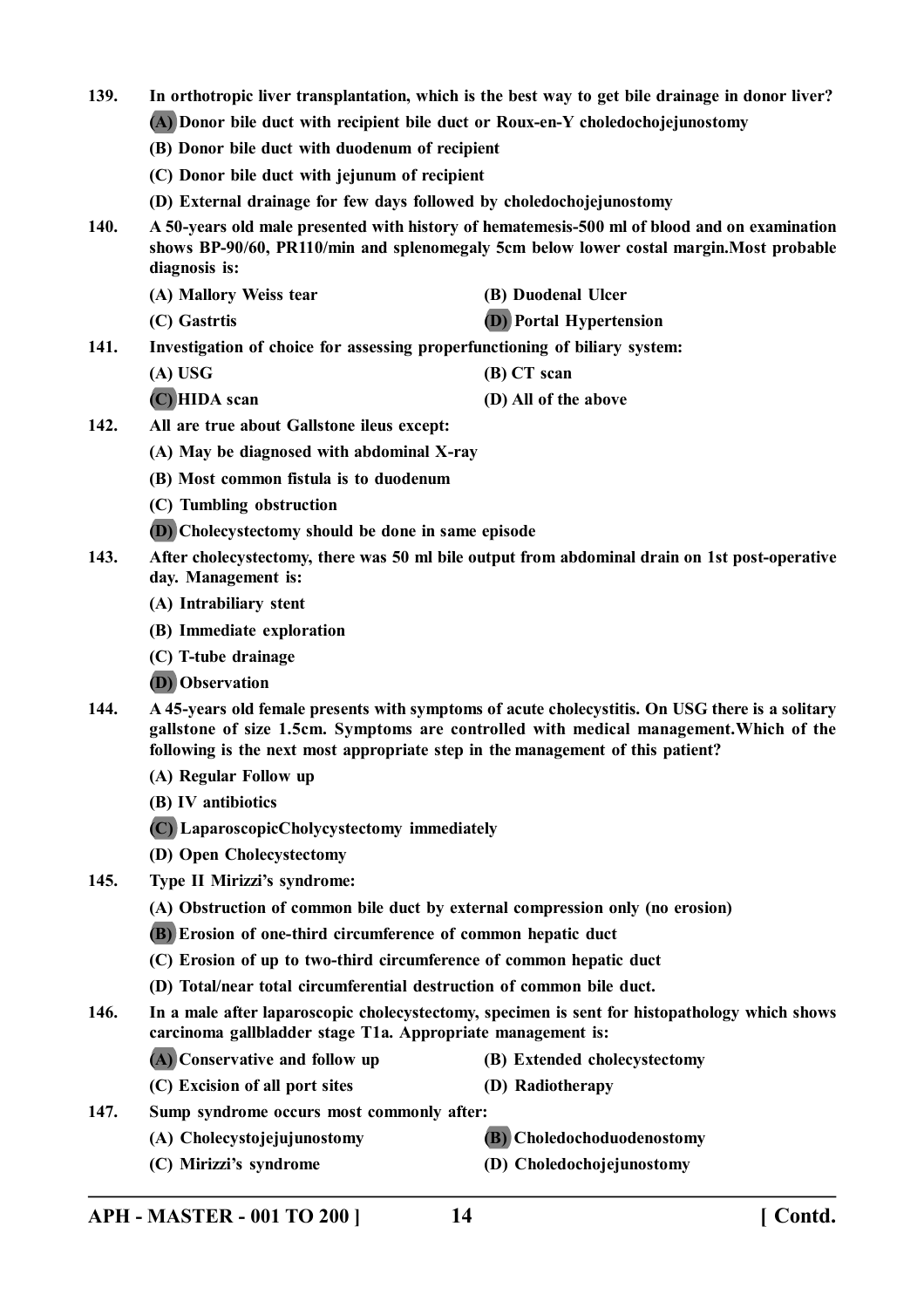| 148.<br>Choledochal cyst: |  |
|---------------------------|--|
|---------------------------|--|

- **(A) Resection decreases the incidence of malignancy but risk persists**
- **(B) 80% cases have stones**
- **(C) Treated by Roux-en-Y cystojejunostomy**
- **(D) Type IV is most common**
- **149. Procedure of choice for elective removal of all CBD stones for most patients is-**
	- **(A) Open Cholidocholithotomy (B) Endoscopic Papillotomy**
	- **(C) Laparoscopic Choledocholithotomy (D) Percutaneous Choledocholithotomy.**
- **150. Sphincterotomy of sphincter of Oddi is performed at:**
	- **(A) 3'O clock position (B) 6'O clock position**
	-
- 
- **(C) 9'O clock position (D) 11'O clock position**
- **151. A 50-years old woman presented with history of recurrent episodes of right upper abdominal pain for the last one year. She presented to casualty with history of jaundice and fever for 4 days. On examination, the patient appeared toxic and a blood pressure of 90/60 mmHg. She was started on intravenous antibiotics. Ultrasound of the abdomen showed presence of stones in the common bile duct. What would be the best treatment option for her?**
	- **(A) ERCP and bile duct stone extraction**
	- **(B) Laparoscopic cholecystectomy**
	- **(C) Open surgery and bile duct stone extraction**
	- **(D) Lithotripsy**
- **152. According to Strasberg classification lateral cbd injuries are classified as**

| (A) TYPE B | $(B)$ TYPE C |
|------------|--------------|
| (C)TYPE D  | $(D)$ TYPE E |

- **153. A 40-years old patient has undergone an open cholecystectomy. The procedure was reported as uneventful by the operating surgeon. She has 100 ml of bile output from the drain kept in the gallbladder bed on the first post operative day. On examination she is afebrile and anicteric. The abdomen is soft and bowel sounds are normally heard. what should be your best possible advice:**
	- **(A) Order an urgent endoscopic retrograde cholangiography andbiliary stenting**
	- **(B) Urgent laparotomy**
	- **(C) Order an urgent Hepatic Iminodiacetic acid Scintigraphy(HIDA)**
	- **(D) Clinical Observation.**
- **154. Most common cause of gallbladder fistula is:**
	- **(A) Liver abscess aspiration (B) Laparoscopic surgery**
	- **(C) Gallstones (D) Trauma**
- **155. Which of the following statement is true regarding the relation of bile duct?**
	- **(A) Posteriorly related to 1st part of duodenum**
	- **(B) Related posteriorly to the tunnel of pancreatic head**
	- **(C) Anteriorly related to 1st part of duodenum**
	- **(D) Related to IVC posteriorly**
- **156. All the following can be used to predict severe acute pancreatitis except:**
	- **(A) Glasgow score > 3 (B) APACHE II score > 8**
	- **(C) CT severity score > 6 (D) C-reactive protein <10**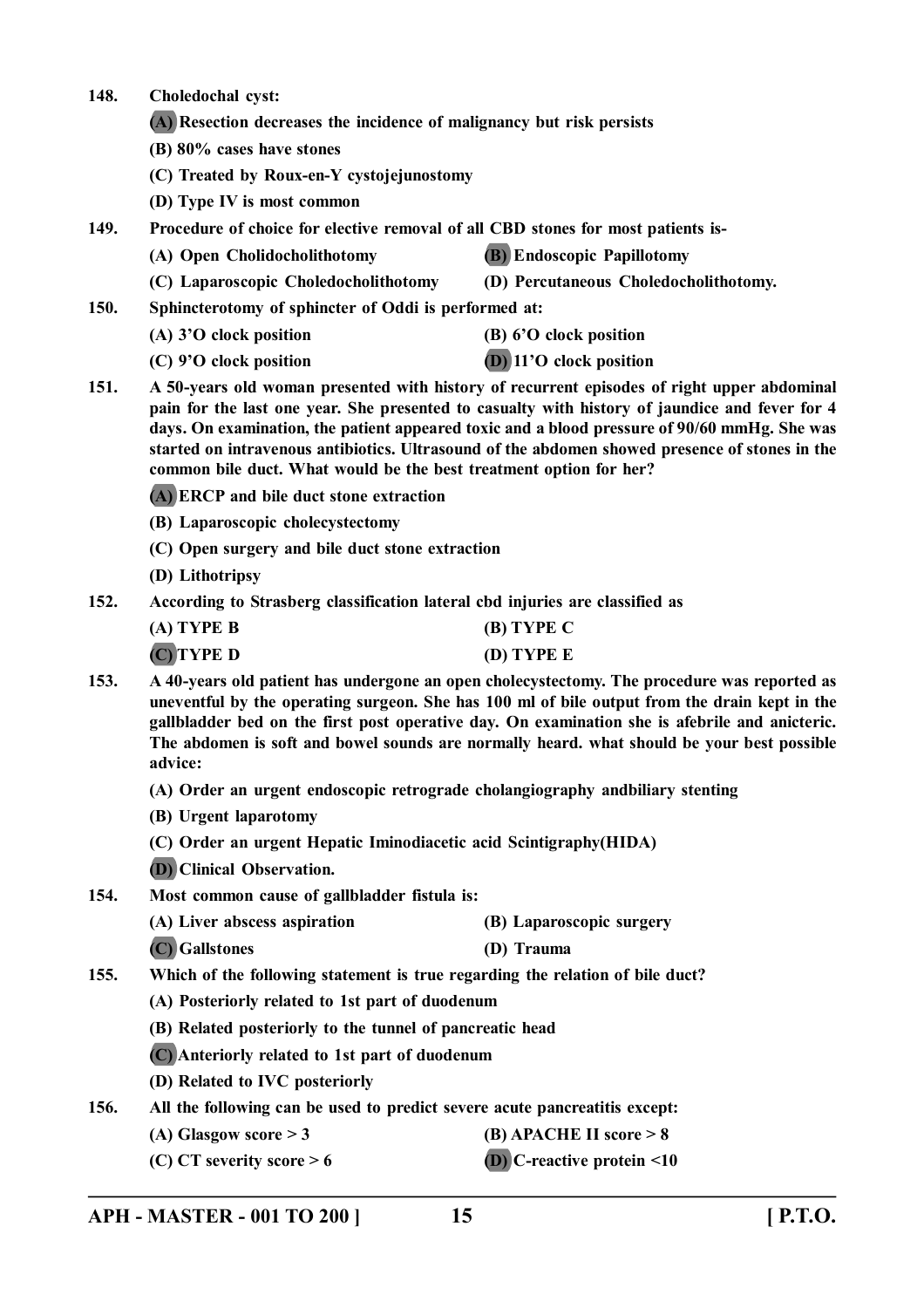- **157. Which is not a feature of pancreatic ascites?**
	- **(A) Low protein**
	- **(B) Somatostatin is the drug of choice**
	- **(C) Communication with pancreatic duct in 80%**
	- **(D) Raised amylase levels**
- **158. Beger's procedure:**
	- **(A) Duodenum Preserving Pancreatic Head Resection**
	- **(B) Local Resection of head of pancreas combined with Longitudinal Pancreatico Jejunostomy**
	- **(C) Caudal pancreaticojejunostomy**
	- **(D) Longitudinal pancreaticojejunostomy**
- **159. All are true about IPMN except:**
	- **(A) Always involves main pancreatic duct**
	- **(B) Involvement of head is most common form**
	- **(C) Men and women are equally affected**
	- **(D) Patients can experience acute pancreatitis**
- **160. The preferred bypass procedure in case of non resectable carcinoma of head of pancreas is:**
	- **(A) Cholecystojejunostomy (B) Cholecystogastrostomy**
	- **(C) Choledochoduodenostomy (D) Choledochojejunostomy**
- **161. Best investigation of neuroendocrine tumours of pancreas:**
	- **(A) Portal Venous Sampling (B) CECT**
	- **(C) EUS (D) SRS**
- **162. A 25-years old female presents with pyrexia for ten days, develops acute pain in periumblical region spreading all over the abdomen. What would be the most likely cause?**
	- **(A) Perforation peritonitis due to intestinal tuberculosis**
	- **(C) Generalized peritonitis due to appendicular perforation**
	- **(C) Typhoid enteric perforation and peritonitis**
	- **(D) Acute salpingo-oophoritis with peritonitis**
- **163. Features of PERSISTENT SCIATIC ARTERY includes all except**
	- **(A) this is a large artery in posterior thigh exiting pelvis to continue as popliteal artery**
	- **(B) most common age group of presentation is childhood**
	- **(C) patient presents with pulsatile gluteal mass**
	- **(D) clinically absent femoral pulse with intact distal pulses is seen**
- **164. Regarding adhesive intestinal obstruction, true is:**
	- **(A) Avoid surgery for initial 48-72 hours**
	- **(B) Never operate**
	- **(C) Operate after minimum 10 days of conservative treatment**
	- **(D) Immediate operation**
- **165. False about volvulus:**
	- **(A) Sigmoid volvulus is most common**
	- **(B) In absence of ischemia, mesocolopexy is done**
	- **(C) Ogilvie's syndrome refers to cecal volvulus**
	- **(D) Elective sigmoid resection after detorsion**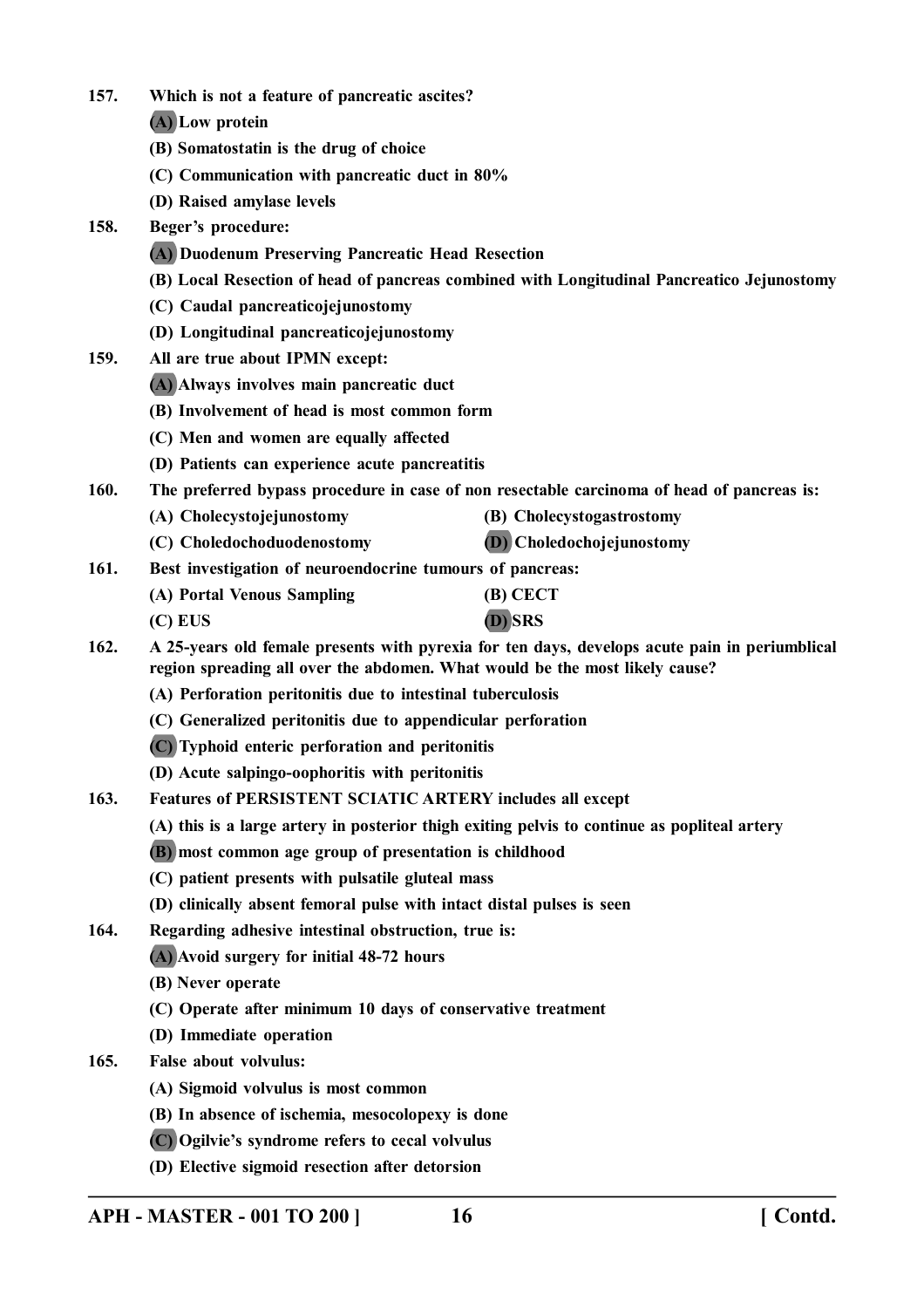| 166.                                                       | Prolonged post-op ileus is best treated by:                                                                                                                                                                                            |                                                |  |
|------------------------------------------------------------|----------------------------------------------------------------------------------------------------------------------------------------------------------------------------------------------------------------------------------------|------------------------------------------------|--|
|                                                            | (A) Long tube insertion                                                                                                                                                                                                                | (B) Calcium pentonthenate                      |  |
|                                                            | (C) Laparotomy and exploration                                                                                                                                                                                                         | (D) Peristaltic stimulants                     |  |
| 167.                                                       | 65-years old male presents with abdominal pain and distension of abdomen. His stools were<br>maroon colored and he gives a past history of cerebrovascular accident and myocardial infarction.<br>What will be the probable diagnosis? |                                                |  |
|                                                            | (A) Ulcerative colitis                                                                                                                                                                                                                 | (B) Acute mesenteric ischemia                  |  |
|                                                            | (C) Irritable bowel syndrome                                                                                                                                                                                                           | (D) Crohn's disease                            |  |
| 168.                                                       | All are true about carcinoid tumor of appendix except:                                                                                                                                                                                 |                                                |  |
|                                                            | (A) Present at tip                                                                                                                                                                                                                     | (B) Right hemicolectomy is treatment of choice |  |
|                                                            | $(C)$ Constitute 50% of GI carcinoid                                                                                                                                                                                                   | (D) Carcinoid syndrome is rare                 |  |
| 169.                                                       | Alvarado scoring in appendicitis includes all except:                                                                                                                                                                                  |                                                |  |
|                                                            | (A) Migratory right iliac fossa pain                                                                                                                                                                                                   | (B) Nausea                                     |  |
|                                                            | (C) Elevated temperature                                                                                                                                                                                                               | <b>D</b> ) Leucopenia                          |  |
| 170.                                                       | The fold of treves is                                                                                                                                                                                                                  |                                                |  |
|                                                            | (A) the fold of mucous membrane projecting into the rectum                                                                                                                                                                             |                                                |  |
|                                                            | (B) theilioappendicular fold of peritoneum                                                                                                                                                                                             |                                                |  |
|                                                            | (C) the fold of mucous membrane around the papilla of vater                                                                                                                                                                            |                                                |  |
|                                                            | (D) the fold of peritoneum over the inferior mesenteric vein                                                                                                                                                                           |                                                |  |
| 171.<br>True about appendicular perforation is all except: |                                                                                                                                                                                                                                        |                                                |  |
|                                                            | (A) Common in extremes of age                                                                                                                                                                                                          |                                                |  |
|                                                            | (B) Common in people with fecolith obstruction                                                                                                                                                                                         |                                                |  |
|                                                            | (C) Early antibiotics prevent rupture                                                                                                                                                                                                  |                                                |  |
|                                                            | (D) Appendectomy is done always in presence of rupture                                                                                                                                                                                 |                                                |  |
| 172.                                                       | Most common anorectal fistula                                                                                                                                                                                                          |                                                |  |
|                                                            | (A) Intersphincteric                                                                                                                                                                                                                   | (B) Transsphincteric                           |  |
|                                                            | (C) Suprsphincteric                                                                                                                                                                                                                    | (D) Extrasphinteric                            |  |
| 173.                                                       | Most common site of chronic fissure in ano                                                                                                                                                                                             |                                                |  |
|                                                            | (A) Anterior                                                                                                                                                                                                                           | (B) Posterior                                  |  |
|                                                            | (C) Lateral                                                                                                                                                                                                                            | (D) Anterolateral                              |  |
| 174.                                                       | Treatment of choice for squamous cell carcinoma of anal canal:                                                                                                                                                                         |                                                |  |
|                                                            | (A) Abdominoperineal resection                                                                                                                                                                                                         | (B) Chemoradiation                             |  |
|                                                            | (C) Wide local excision                                                                                                                                                                                                                | (D) CO2 laser                                  |  |
| 175.                                                       | Which one of the following gastrointestinal disorders predisposes to urolithiasis?                                                                                                                                                     |                                                |  |
|                                                            | (A) Peutz-Jegher's syndrome                                                                                                                                                                                                            | (B) Short bowel syndrome                       |  |
|                                                            | (C) Familial polyposis coli                                                                                                                                                                                                            | (D) Ulcerative colitis                         |  |
| 176.                                                       | All are true statement about Meckel's diverticulum except:                                                                                                                                                                             |                                                |  |
|                                                            | (A) Occurs in $2\%$ of population                                                                                                                                                                                                      | (B) Perforation occurs                         |  |
|                                                            | (C) Common on anti-mesenteric border                                                                                                                                                                                                   | (D) Diarrhea very common                       |  |
| 177.                                                       | Which one is not true regarding hyperplastic ileocecal tuberculosis?                                                                                                                                                                   |                                                |  |
|                                                            | (A) Mass in right iliac fossa                                                                                                                                                                                                          |                                                |  |
|                                                            | (B) Common site ileocecal region                                                                                                                                                                                                       |                                                |  |
|                                                            | (C) X-ray shows indrawing of caecum from ileum                                                                                                                                                                                         |                                                |  |
|                                                            | (D) Conservative management is treatment of choice                                                                                                                                                                                     |                                                |  |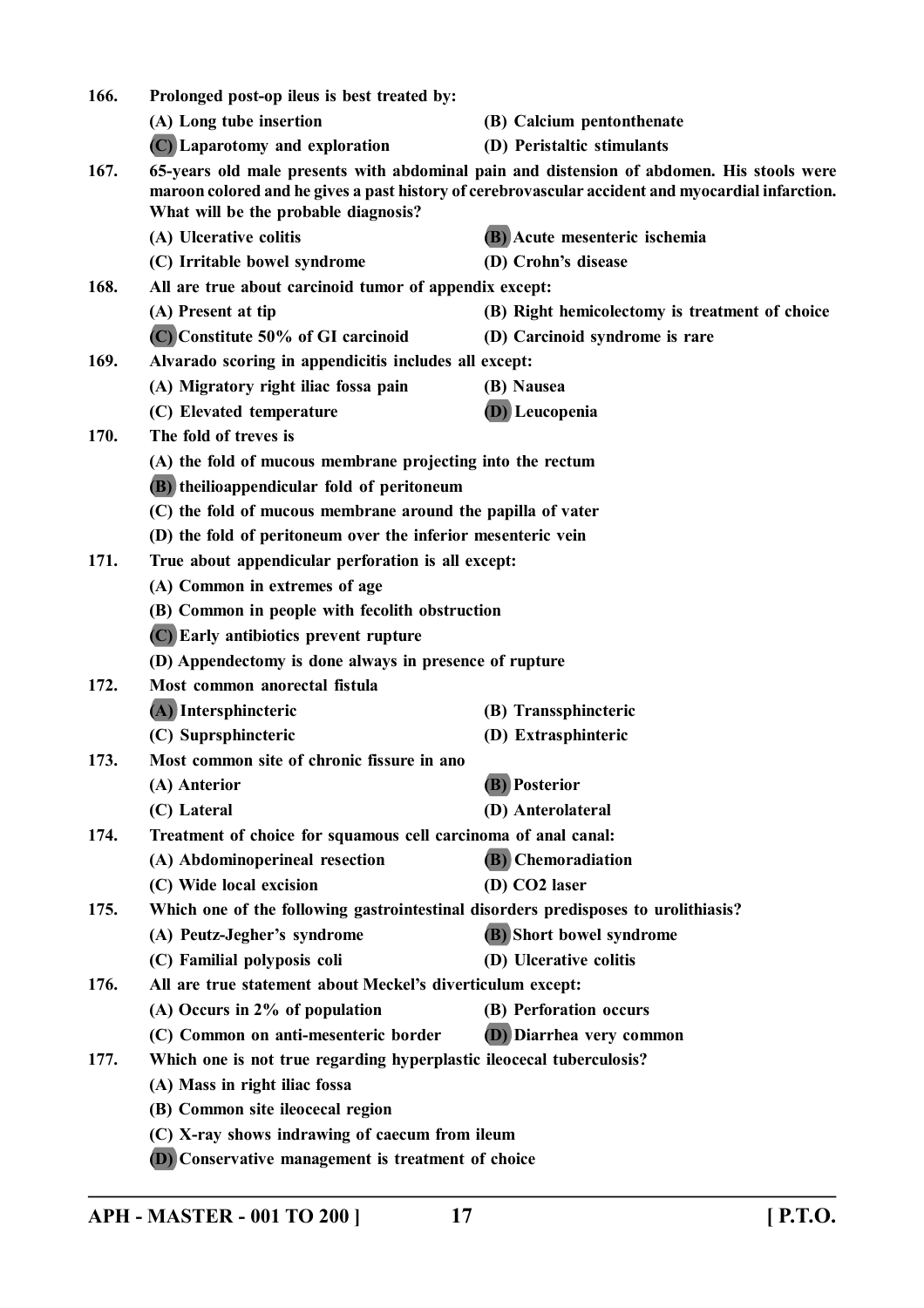| Typhoid perforation occurs during |  |  |  |  |  | 178. |
|-----------------------------------|--|--|--|--|--|------|
|-----------------------------------|--|--|--|--|--|------|

**(A) 1st week (B) 2nd week**

**(C) 3rd week (D) 4th week**

**179. True about Hirschprung'sdisease :**

**(A) Aganglionic segment is contracted not dilated**

- **(B) Descending colon is most common site of aganglionosis**
- **(C) Barium enema is diagnostic**
- **(D) It is seen in infants and children only**
- **180. True about diverticulitis**
	- **(A) Occur at any age**
	- **(B) Often incidental finding at operation**
	- **(C) Young patient has more aggressive disease**
	- **(D) Left sided colon involvement is more common**
- **181. True regarding carcinoma colon is:**
	- **(A) Lesion on left side of the colon presents with features of anemia**
	- **(B) Mucinous carcinoma has a good prognosis**
	- **(C) Duke's A stage should receive adjuvant chemotherapy**
	- **(D) Solitary liver metastasis is not a contraindication for surgery**

**182. For differentiating inguinal hernia and femoral hernia the landmark will be:**

- **(A) Public symphysis (B) Femoral artery**
- **(C) Inferior epigastric level (D) Public tubercle**
- **183. During laparoscopic inguinal hernia repair a tacker was accidently placed below and lateral to the iliopubic tract. Postoperatively the patient complained of pain and soreness in the thigh. This is due to the involvement of:**
	- **(A) Lateral cutaneous nerve of thigh (B) Ilioinguinal nerve**
	- **(C) Genital branch of genitofemoral nerve (D) Obturator nerve**
- **184. Hernia that lies under the fascia of pectineus muscle is:**
	- **(A) Cloquet's hernia (B) Naraths' hernia**
		- **(C) obturator hernia (D) Laugier's hernia**
- **185. A Posteriorly perforating ulcer in the pyloric antrum of the stomach is most likely to produce initial localized peritonitis or abscess formation in the following:**
	- **(A) Omental bursa (lesser sac) (B) Greater sac**
	- **(C) Right subphrenic space (D) Hepatorenal space (pouch of Morison)**
- **186. Dumping syndrome is due to:**
	- **(A) Diarrhea**
	- **(B) Presence of hypertonic content in small intestine**
	- **(C) Vagotomy**
	- **(D) Reduced gastric capacity**
- **187. A male executive, 50 years of age is seen in seen in casualty with hypotension and hematemesis. There is previous history suggestive of alcohol intake of 100 ml daily. The blood loss is around 2 litres. Most probable diagnosis is:**
	-
	- **(A) Gastritis (B) Duodenal ulcer**
	- **(C) Mallory Weiss Tear (D) Esophageal Varices**